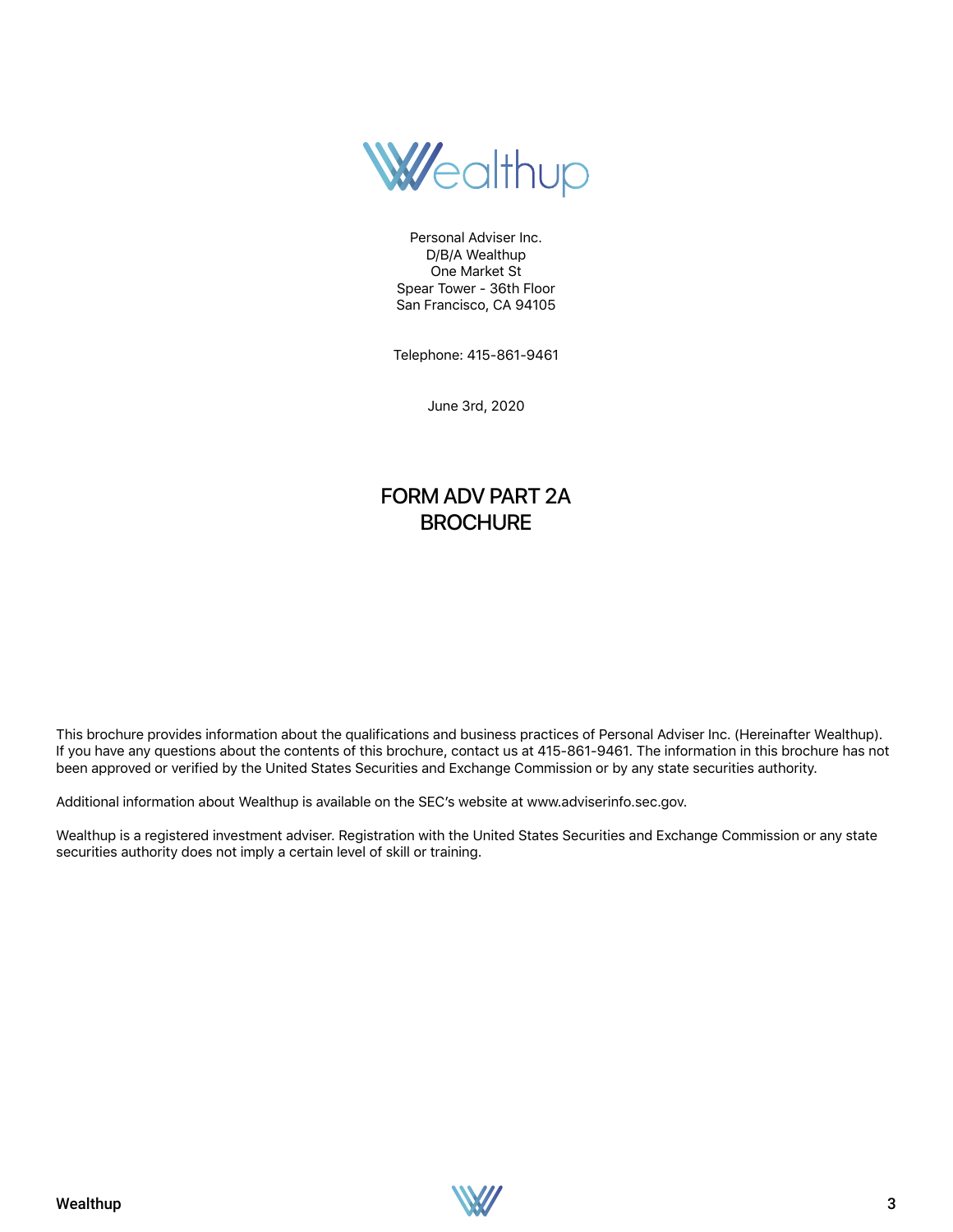### Item 2 Summary of Material Changes

Form ADV Part 2 requires registered investment advisers to amend their brochure when information becomes materially inaccurate. If there are any material changes to an adviser's disclosure brochure, the adviser is required to notify you and provide you with a description of the material changes. This brochure includes the following material change since our most recent annual update on March 17, 2020:

- Item 5 was amended to clarify that a discounted fee is offered to active military and military veterans.
- Item 5 was amended to clarify that a family rate is given for up to 4 family accounts.
- We have changed our primary business name to Wealthup.

You may request a complete copy of our Form ADV Part 2A brochure by contacting us at the number listed on the brochure cover.

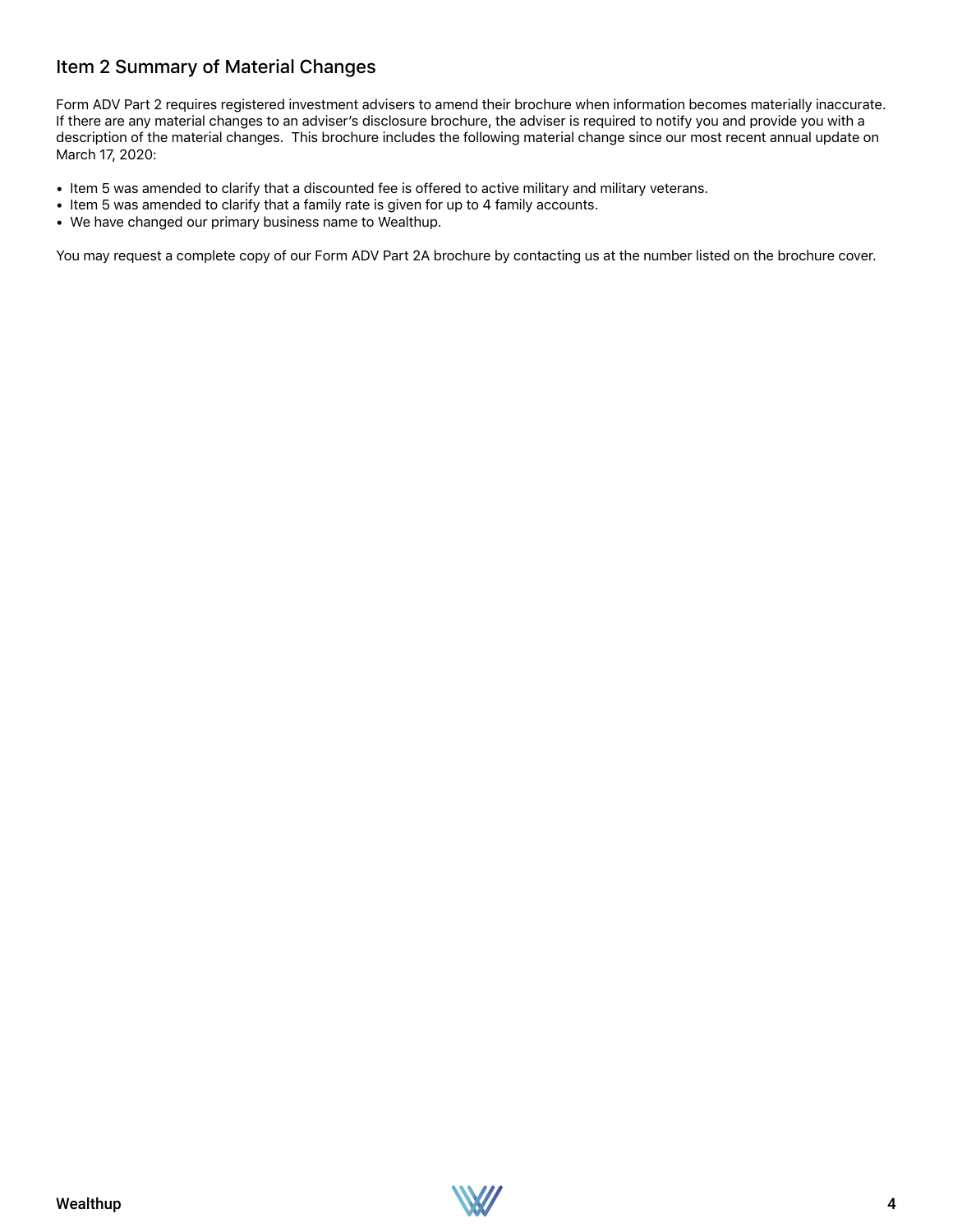| Item 2            | <b>Summary of Material Changes</b>                                                       | 4              |
|-------------------|------------------------------------------------------------------------------------------|----------------|
| Item <sub>3</sub> | <b>Table of Contents</b>                                                                 | 5              |
| Item 4            | <b>Advisory Business</b>                                                                 | 6              |
| Item 5            | Fees and Compensation                                                                    | $\overline{7}$ |
| Item 6            | Performance-Based Fees and Side-By-Side Management                                       | 8              |
| Item <sub>7</sub> | <b>Types of Clients</b>                                                                  | 8              |
| Item 8            | Methods of Analysis, Investment Strategies and Risk of Loss                              | 8              |
| Item <sub>9</sub> | Disciplinary Information                                                                 | 14             |
|                   | <b>Item 10</b> Other Financial Industry Activities and Affiliations                      | 14             |
| Item 11           | Code of Ethics, Participation or Interest in Client Transactions<br>and Personal Trading | 14             |
|                   | <b>Item 12</b> Brokerage Practices                                                       | 15             |
|                   | <b>Item 13</b> Review of Accounts                                                        | 16             |
|                   | <b>Item 14</b> Client Referrals and Other Compensation                                   | 16             |
|                   | <b>Item 15</b> Custody                                                                   | 16             |
|                   | <b>Item 16</b> Investment Discretion                                                     | 17             |
|                   | <b>Item 17</b> Voting Client Securities                                                  | 17             |
|                   | <b>Item 18</b> Financial Information                                                     | 17             |
|                   | <b>Item 19</b> Requirements for State-Registered Advisers                                | 17             |
|                   | <b>Item 20</b> Additional Information                                                    | 17             |
|                   |                                                                                          |                |

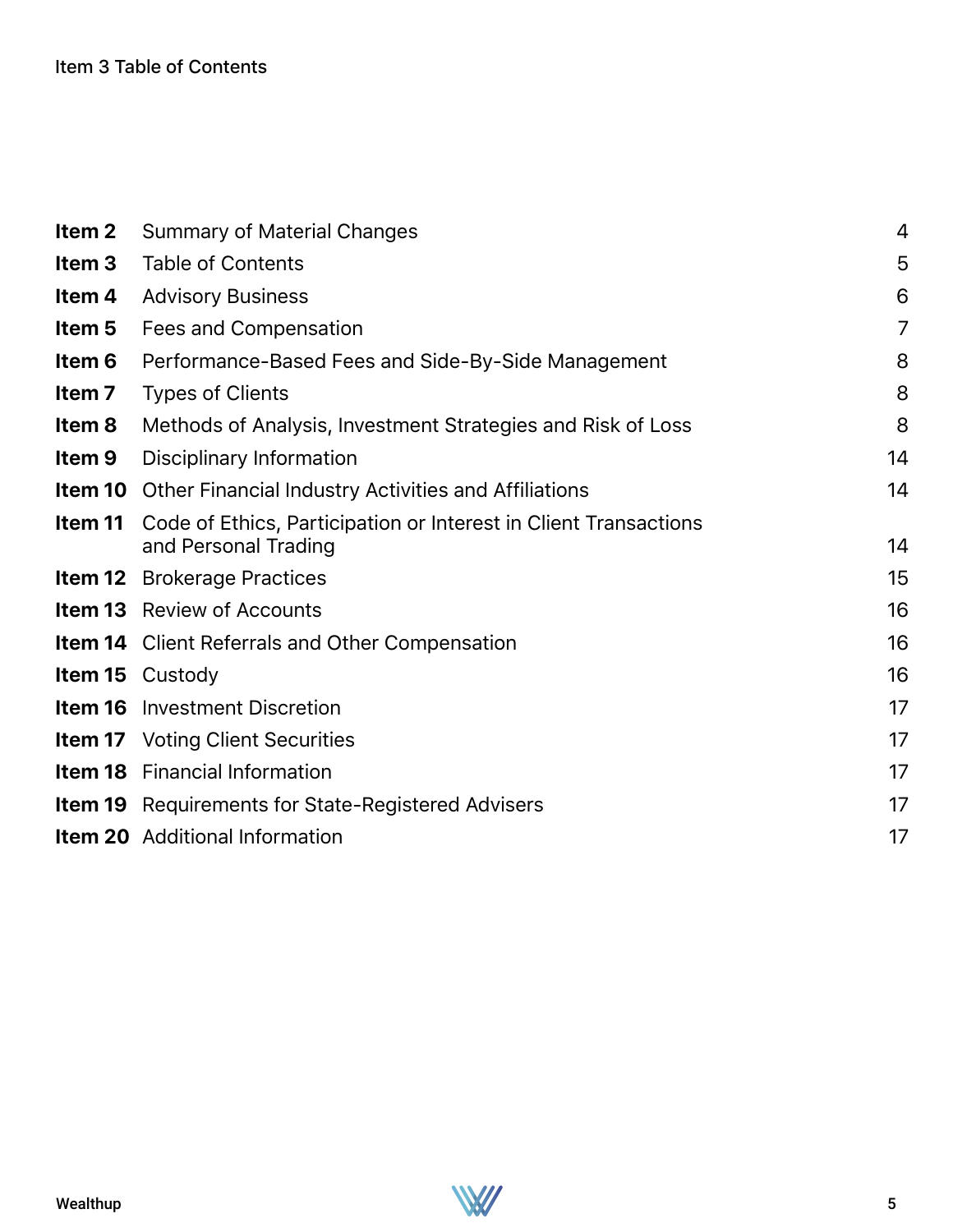### Item 4 Advisory Business

### Description of Firm

Wealthup a registered investment adviser based in San Francisco, CA. We are organized as a corporation under the laws of the State of Delaware, and we are wholly owned by Samundra Timilsina. Mr. Timilsina is the Chief Executive Officer of the firm. He is also the Chief Investment Officer of Csuite Investment LLC, an affiliated registered investment adviser. Wealthup has been providing investment advisory services since August 2019.

The following paragraphs describe our services and fees. Refer to the description of each investment advisory service listed below for information on how we tailor our advisory services to your individual needs. As used in this brochure, the words "we," "our," and "us" refer to Wealthup and the words "you," "your," and "client" refer to you as either a client or prospective client of our firm.

#### **Portfolio Management Services**

We offer discretionary portfolio management services through an automated investment advisory program. We use a proprietary algorithm to manage client accounts that generates recommended portfolios. Your account is invested and rebalanced by the algorithm according to your needs, investment objectives and tolerance for risk.

We require that our clients complete a comprehensive questionnaire that provides our firm with all necessary and appropriate data for use in the algorithm to generate the recommended portfolio. We may ask follow-up or clarifying questions about client responses, address inconsistencies in client responses, or provide a client help when filling out the questionnaire to elicit sufficient information to determine the appropriate portfolio characteristics. Clients may or may not have access to advisory personnel to explain or highlight important concepts related to the management of their portfolios. The algorithm might rebalance client accounts without regard to market conditions or on a more frequent basis than the client might expect, and the algorithm may not address prolonged changes in market conditions. The adviser might halt trading by the algorithm or take other temporary defensive measures in stressed market conditions. Please refer to Item 8 Methods of Analysis, Investment Strategies and Risk of Loss for additional information regarding the use of algorithms in managing client portfolios.

Our discretionary portfolio management services require you to grant us discretionary authority to manage your account. Subject to a grant of discretionary authorization, we have the authority and responsibility to formulate investment strategies on your behalf. Discretionary authorization will allow us to determine the specific securities, and the amount of securities, to be purchased or sold for your account without obtaining your approval prior to each transaction. We will also have discretion over the broker or dealer to be used for securities transactions in your account. Discretionary authority is typically granted by the investment advisory agreement you sign with our firm.

Investors evaluating our software-based investment advisory service should be aware that our relationship with clients is likely to be different from the "traditional" investment advisory relationship in several aspects:

- Wealthup is a software-based investment adviser, which means each client must acknowledge his/her ability and willingness to conduct a relationship with our firm on an electronic basis. Under the terms of the Advisory Client Agreement and the Brokerage Agreement, you agree to receive all account information and account documents (including this Brochure and subsequent disclosure Brochures), and any updates or changes to same, through your access to our secure website and our electronic communications. Unless noted otherwise on our website or within this Brochure, our investment advisory services, the signature for the Advisory Client Agreement and the Brokerage Agreement, and all documentation related to the advisory services are managed electronically. We do make individual representatives available to discuss servicing matters with you.
- To provide our investment advisory services and tailor our investment decisions to your specific needs, we collect information from you, including specific information about your investing profile such as financial situation, investment experience, and investment objectives. We maintain this information in strict confidence subject to our Privacy Policy, which is provided to you electronically on our website. When customizing our investment solutions, we rely upon the information we receive from you. You must promptly notify us of any change in your financial situation or investment objectives that might require a review or revision of your portfolio.
- The software-based investment advisory service includes preselected stocks and ETFs for each asset class within the investments recommended to clients. We do not allow clients to select their own stocks or ETFs because each stock, ETF and asset class is considered to be part of the overall investment plan. Clients may not place orders to purchase or sell securities on a self-directed basis within the managed account.

As part of our portfolio management services, in addition to other types of investments (see disclosures below in this section), we invest your assets according to one or more model portfolios developed by our firm. These models are designed for investors with varying degrees of risk tolerance ranging from a more aggressive investment strategy to a more conservative investment approach. Clients whose assets are invested in model portfolios may not set restrictions on the specific holdings or allocations within the model, nor the types of securities that can be purchased in the model.

In providing portfolio management services, we do not accept client restrictions on the specific securities or the types of securities that may be held in your account.

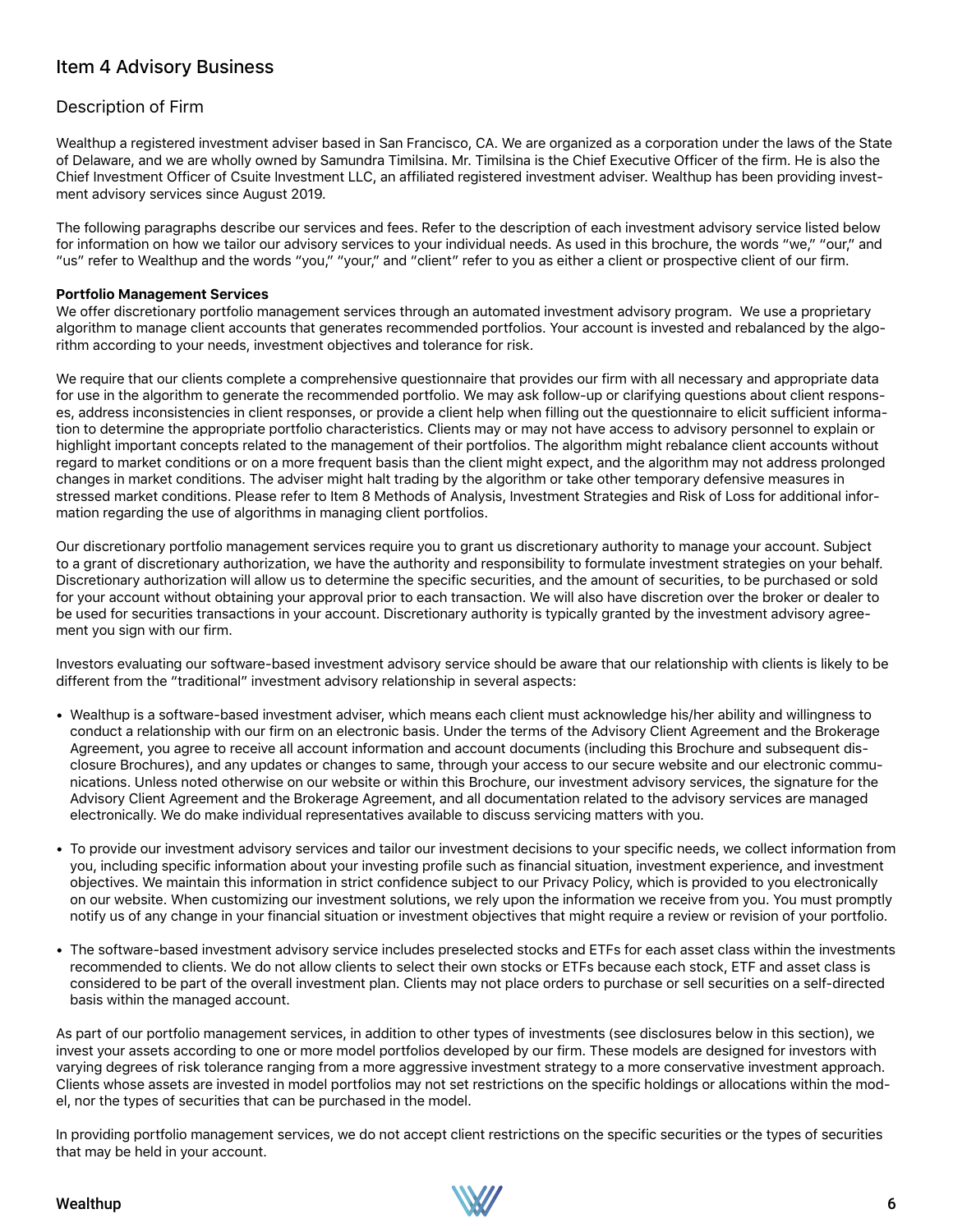### Types of Investments

We primarily offer advice on stocks and exchange traded funds, although we may also advise you on various types of investments based on your stated goals and objectives. We may also provide advice on any type of investment held in your portfolio at the inception of our advisory relationship. Refer to the Methods of Analysis, Investment Strategies and Risk of Loss below for additional disclosures on this topic.

Since our investment strategies and advice are based on each client's specific financial situation and are based on the information provided by the client in our on-line questionnaire, the investment advice we provide to you may be different or conflicting with the advice we give to other clients regarding the same security or investment.

### Assets Under Management

As of December 31, 2019, we do not have any discretionary or non-discretionary assets under management.

### Item 5 Fees and Compensation

### Portfolio Management Services

Our fee for portfolio management services is based on a flat subscription fee, paid monthly by you. The monthly subscription fee is \$20 per month, per account. We offer a discounted fee (\$10 per month, per account) to students (ages 18-25) and active military and/or military veterans. In addition, a family may open up to four separate family accounts (per household address), and the flat family rate is \$50 per month. These fees are not negotiable. Fees are payable monthly, in advance, and fees will be deducted directly from the account held at the qualified custodian. For a family platform, you will indicate which account is subject to the \$50 monthly fee. We will deduct our advisory fee only when you have given our firm written authorization permitting the fees to be paid directly from your account. Further, the qualified custodian will deliver an account statement to you at least quarterly. These account statements will show all disbursements from your account. You should review all statements for accuracy.

You may terminate the portfolio management agreement upon written notice to our firm 30 days in advance. You will incur a flat service fee for services rendered prior to termination. If you have prepaid advisory fees that we have not yet earned, you will receive a pro-rata refund of those fees with respect to the period greater than 30 days after the cancellation notice. Agreements terminated within the first five business days after execution will receive a full refund of any fees paid. At our discretion, we may offer also offer a full refund of fees during a free-trial period that exceeds the first five business days after an Agreement was executed.

### Additional Fees and Expenses

As part of our investment advisory services to you, we may invest or recommend that you invest, in mutual funds and exchange traded funds. The fees that you pay to our firm for investment advisory services are separate and distinct from the fees and expenses charged by mutual funds or exchange traded funds (described in each fund's prospectus) to their shareholders. These fees will generally include a management fee and other fund expenses. You will also incur transaction charges and/or brokerage fees when purchasing or selling securities. These charges and fees are typically imposed by the broker-dealer or custodian through whom your account transactions are executed. We do not share in any portion of the brokerage fees/transaction charges imposed by the broker-dealer or custodian. To fully understand the total cost you will incur, you should review all the fees charged by mutual funds, exchange traded funds, our firm, and others. For information on our brokerage practices, refer to the Brokerage Practices section of this brochure.

We may trade client accounts on margin. Each client must sign a separate margin agreement before margin is extended to that client account. The use of margin may also result in interest charges in addition to all other fees and expenses associated with the security involved.

#### Compensation for the Sale of Securities or Other Investment Products

Persons providing investment advice on behalf of our firm are licensed as independent insurance agents. These persons will earn commission-based compensation for selling insurance products, including insurance products they sell to you, if applicable. Insurance commissions earned by these persons are separate and in addition to our advisory fees. This practice presents a conflict of interest because persons providing investment advice on behalf of our firm who are insurance agents have an incentive to recommend insurance products to you for the purpose of generating commissions rather than solely based on your needs. You are under no obligation, contractually or otherwise, to purchase insurance products through any person affiliated with our firm.

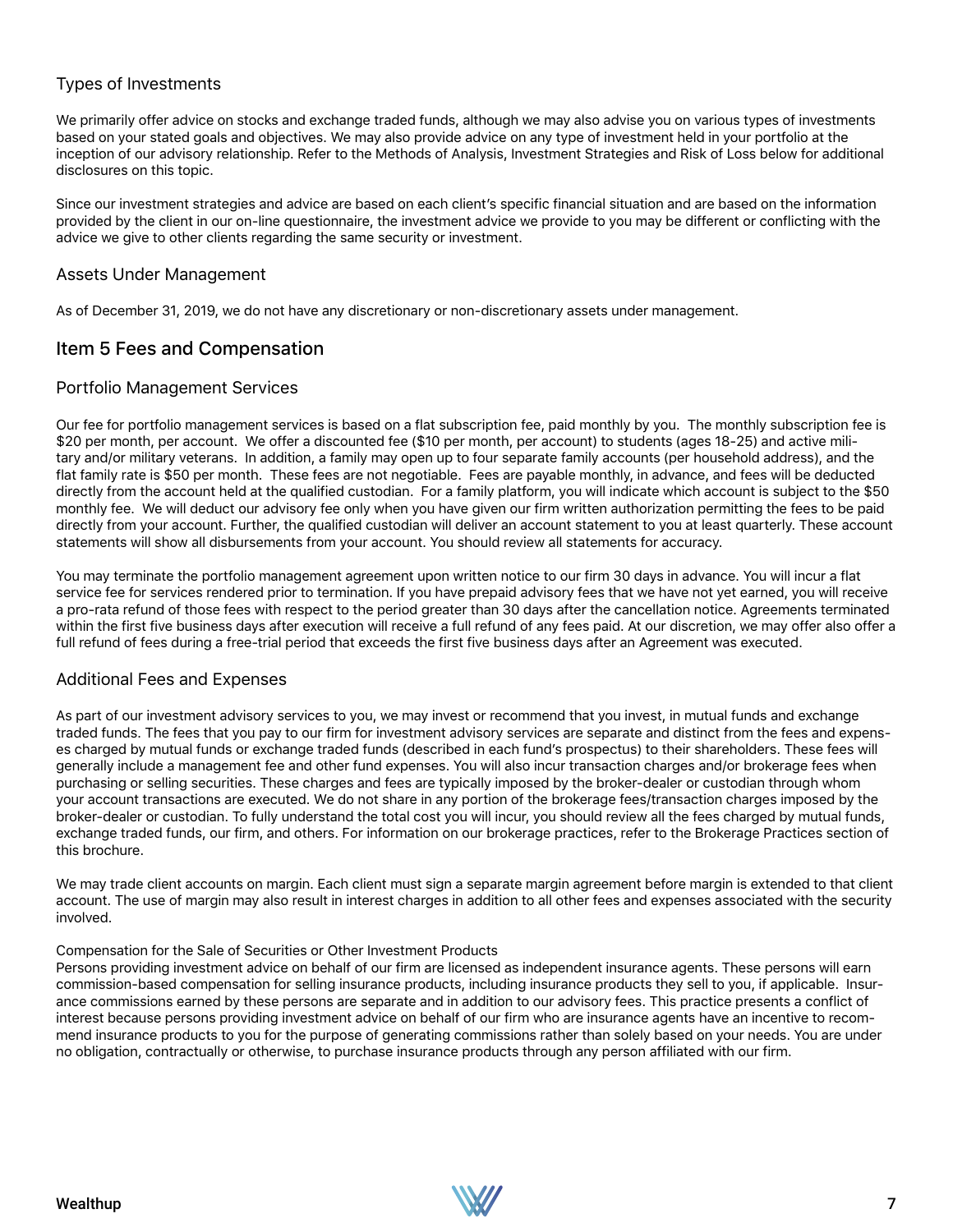## Item 6 Performance-Based Fees and Side-By-Side Management

We do not charge or accept performance-based fees or participate in side-by-side management. Performance-based fees are fees that are based on a share of a capital gains or capital appreciation of a client's account. Side-by-side management refers to the practice of managing accounts that are charged performance-based fees while at the same time managing accounts that are not charged performance-based fees. Our fees are calculated as described in the Fees and Compensation section above, and are not charged on the basis of a share of capital gains upon, or capital appreciation of, the funds in your advisory account.

## Item 7 Types of Clients

We offer investment advisory services to individuals (other than high net worth individuals), high net worth individuals, banking or thrift institutions, pension and profit-sharing plans (but not the plan participants) and other investment advisers.

In general, we do not require a minimum dollar amount to open and maintain an advisory account; however, we have the right to terminate your Agreement if your account falls below a minimum size which, in our sole opinion, is too small to manage effectively.

### Item 8 Methods of Analysis, Investment Strategies and Risk of Loss

We may use one of more of the following methods of analysis or investment strategies when providing investment advice to you:

### A. Modern Portfolio Theory ("MPT")

For our software-based investment advisory and portfolio management service, we provide clients with investment advice that is based on MPT. MPT attempts to maximize a portfolio's expected return for a given amount of portfolio risk, or equivalently minimize risk for a given level of expected return, by selecting the proportions of various asset classes rather than selecting individual securities. Our goal is to enable every investor who can pay a monthly subscription fee and has enough capital to stay invested, access to the benefits of MPT. To employ MPT, we start with a determination of an individual's objective and subjective tolerance for risk. Based on this risk analysis, we seek to create an individualized investment plan using optimal asset classes in which to invest, efficient stocks and ETFs to represent each of those asset classes, and a mix of asset classes based on the client's specific risk tolerance. We rigorously evaluate possible combinations of the following eleven asset classes: US equities, foreign developed markets equities, emerging markets equities, dividend growth equities, real estate, natural resources, treasury inflation protected securities (TIPS), municipal bonds, corporate bonds, emerging markets bonds, risk parity, derivatives, US government bonds and alternative investments. We use the expected return and volatility for each asset class among asset classes to find the combination that attempts to deliver the highest possible optimal return for any given standard deviation of a portfolio's returns. We must, however, limit the number of assets classes for very small portfolios. Further, the risk parity asset class is only available to taxable client accounts.

We periodically review the population of publicly traded stocks ETFs to identify appropriate stocks and ETFs to represent each asset class. We look for ETFs that minimize cost and tracking error and offer market liquidity. Many investors do not realize that ETFs do not exactly track the indexes they were created to mimic. Choosing an ETF with a low expense ratio that does not track the asset class recommended by our service runs the risk of sub-optimizing a portfolio's performance. We choose ETFs that are expected to have sufficient liquidity to allow withdrawals at any time.

Through our software, we continuously monitor our clients' portfolios and may periodically rebalance them back to the target mix in an effort to optimize returns for the intended level of risk. We may consider tax implications and the volatility associated with each of the chosen asset classes when deciding when and how to rebalance; however, no assurance can be made by us that clients will not incur capital gains, and in certain instances significant capital gains, when portfolios are rebalanced periodically. We assume no responsibility for any tax consequences of any transaction, including any capital gains that may result from the rebalancing of accounts, and clients should consult with appropriate tax advisers before investing.

### B. Tax-Loss Harvesting ("TLH")

TLH is a technique designed to help lower taxes while maintaining the expected risk and return profile of a portfolio. This technique harvests previously unrecognized investment losses to offset taxes due on other gains and income by selling a security at a loss to accelerate the realization of capital loss and invest the proceeds in a security with closely-correlated risk and return characteristics. The realized loss can be applied to lower tax liability and the tax savings can be reinvested to grow the value of a portfolio. Our basic TLH strategy, which is solely applied to stocks and ETFs, is available for all clients. Advanced versions of TLH are available for clients with larger account sizes and are generally applied to individual stocks that comprise the domestic equity allocation in taxable account portfolios.

### C. Long-Term, Buy And Hold Investment Philosophy

We adhere to a long-term, "buy-and-hold" investment philosophy. While we reserve the right to act otherwise if we feel it is in the

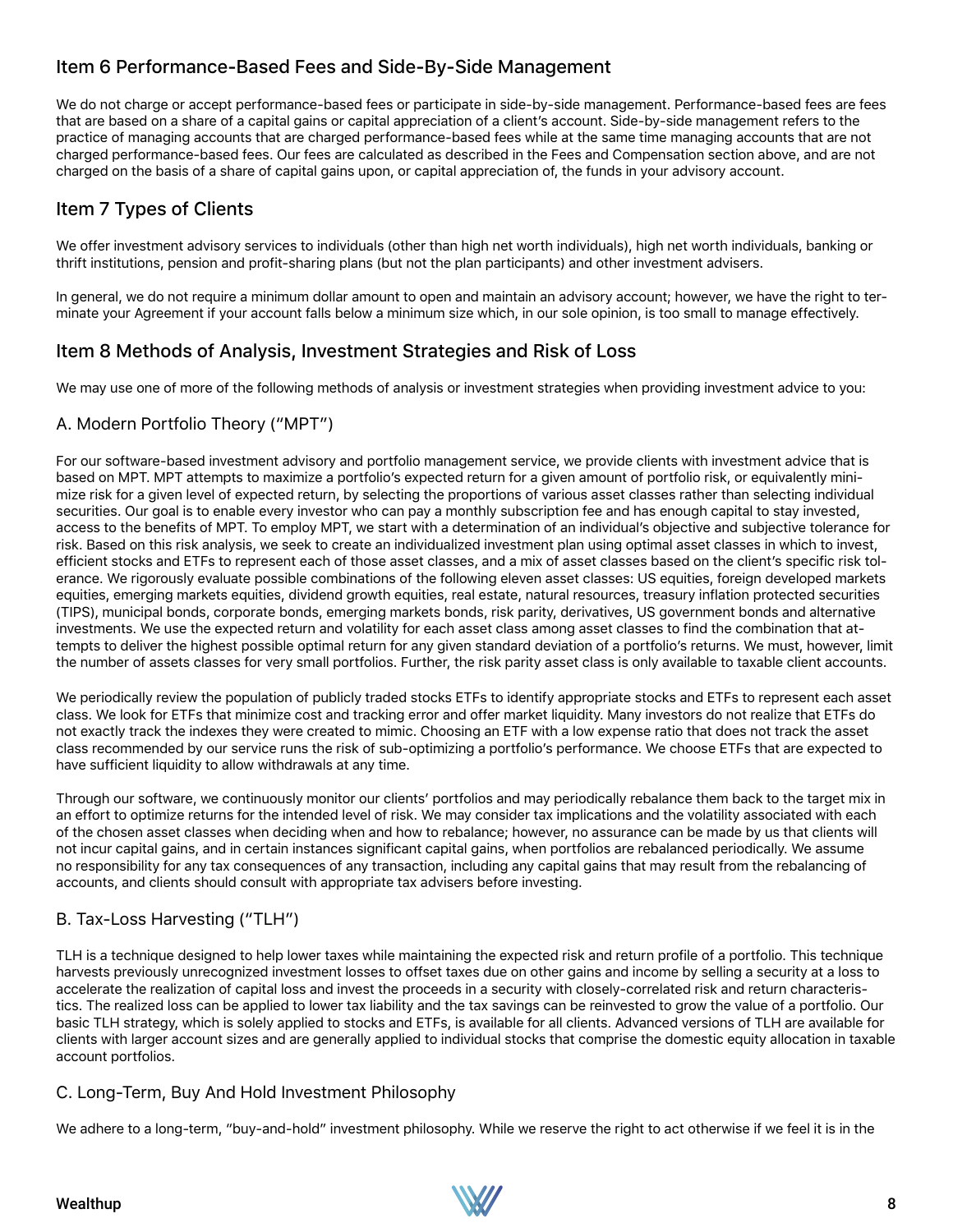best interests of clients, we do not try to time the market and in general, we intentionally do not react to market movements in managing client accounts other than through rebalancing and tax-loss harvesting.

### D. Risk Considerations

We cannot guarantee any level of performance or that any client will avoid a loss of account assets. Any investment in securities involves the possibility of financial loss that clients should be prepared to bear. When evaluating risk, financial loss may be viewed differently by each client and may depend on many different risk items, each of which may affect the probability of adverse consequences and the magnitude of any potential losses. The following risks may not be all-inclusive but should be considered carefully by a prospective client before retaining our advisory services. These risks should be considered as possibilities, with additional regard to their actual probability of occurring and the effect on a client if there is in fact an occurrence.

#### **Market Risk**

The price of any security or the value of an entire asset class can decline for a variety of reasons outside of our control, including, but not limited to, changes in the macroeconomic environment, unpredictable market sentiment, forecasted or unforeseen economic developments, interest rates, regulatory changes, and domestic or foreign political, demographic, or social events. If a client has a high allocation in a particular asset class, it may negatively affect overall performance to the extent that the asset class underperforms relative to other market assets. Conversely, a low allocation to a particular asset class that outperforms other asset classes in a particular period will cause that account to underperform relative to the overall market.

#### **Advisory Risk**

There is no guarantee that our judgment or investment decisions about particular securities or asset classes will necessarily produce the intended results. It is possible that clients or Wealthup itself may experience computer equipment failure, loss of internet access, viruses, or other events that may impair access to our software-based investment advisory service. We are not responsible to any client for losses except to the extent provided in our management agreements with clients.

#### **Software Risk**

We deliver our investment advisory services entirely through software. Consequently, we rigorously design, develop and test our software extensively before putting such software into production with actual client accounts and assets, and we periodically monitor the behavior of such software after its deployment. Notwithstanding this rigorous design, development, testing and monitoring, it is possible that such software may not always perform exactly as intended or as disclosed on our website, mobile app, blogs or other disclosure documents, especially in certain combinations of unusual circumstances. For example, there may be occasions where a number of client accounts may not experience TLH (even if TLH had been activated for such accounts) or rebalancing back to the client's target asset allocation for extended periods of time, due to certain errors in the deployment of the software. We continuously strive to monitor, detect and correct any software that does not perform as expected or as disclosed, but we can make no guarantee as to the performance of the software.

#### **Volatility and Correlation Risk**

Our asset selection process is based in part on a careful evaluation of past price performance and volatility to evaluate future probabilities. It is possible that different or unrelated asset classes may exhibit similar price changes in similar directions which may adversely affect a client's account and may become more acute in times of market upheaval or high volatility. Past performance is no guarantee of future results, and any historical returns, expected returns, or probability projections may not reflect actual future performance.

#### **Liquidity and Valuation Risk**

High volatility and/or the lack of deep and active liquid markets for a security may prevent a client from selling his or her securities at all, or at an advantageous time or price because the executing broker-dealer may have difficulty finding a buyer and may be forced to sell at a significant discount to market value. Some securities (including ETFs) that hold or trade financial instruments may be adversely affected by liquidity issues as they manage their portfolios. While we value the securities held in client accounts based on reasonably available exchange traded security data, we may, from time to time, receive or use inaccurate data, which could adversely affect security valuations and transaction size for purchases or sales.

#### **Credit Risk**

We cannot control, and clients are exposed to, the risk that financial intermediaries or security issuers may experience adverse economic consequences that may include impaired credit ratings, default, bankruptcy or insolvency, any of which may affect portfolio values or management. This risk applies to assets on deposit with any broker-dealer, notwithstanding asset segregation and insurance requirements that are beneficial to broker-dealer clients generally. In addition, exchange trading venues or trade settlement and clearing intermediaries could experience adverse events that may temporarily or permanently limit trading or adversely affect the value of client securities. Finally, any issuer of securities may experience a credit event that could impair or erase the value of the issuer's securities held by a client. We seek to limit credit risk by generally adhering to the purchase of stocks and ETFs, which are subject to regulatory limits on asset segregation and leverage such that fund shareholders are given liquidation priority versus the fund issuer; however, certain funds and products, which Wealthup generally does not invest in, may involve higher issuer credit risk because they are not structured as a registered fund.

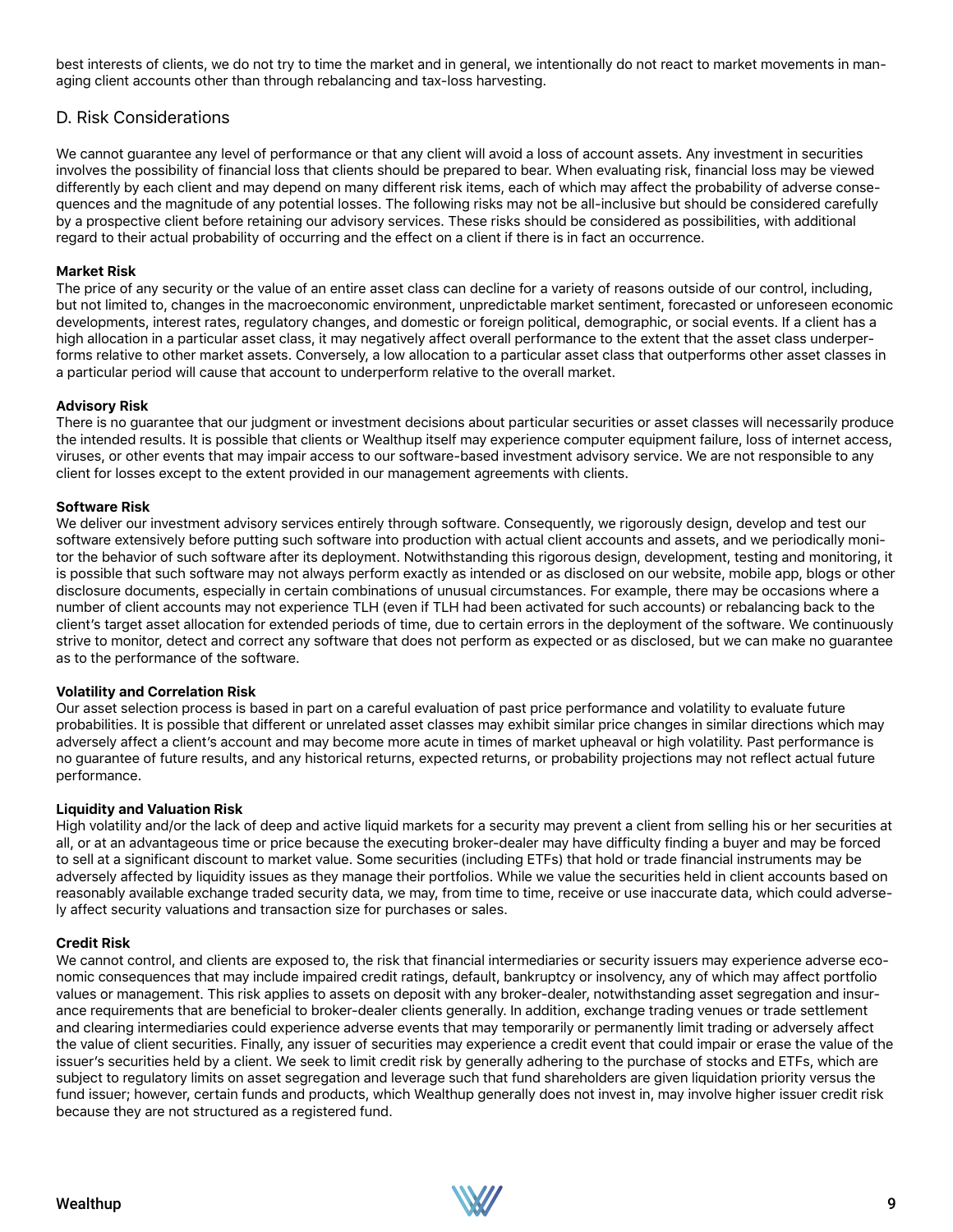#### **Legislative and Tax Risk**

Performance may directly or indirectly be affected by government legislation or regulation, which may include, but is not limited to: changes in investment adviser / financial advisor or securities trading regulation; change in the U.S. government's guarantee of ultimate payment of principal and interest on certain government securities; and changes in the tax code that could affect interest income, income characterization and/or tax reporting obligations (particularly for ETF securities dealing in natural resources). We do not engage in tax planning, and in certain circumstances a client may incur taxable income on his or her investments without a cash distribution to pay the tax due.

### Tax Loss Harvesting Risk - Clients who activate our tax-loss harvesting service are alerted to the following risks:

- Clients should confer with their personal tax adviser regarding the tax consequences of investing and engaging in the tax-loss harvesting strategy, based on their particular circumstances. Clients and their personal tax advisers are responsible for how the transactions in the client's account are reported to the Internal Revenue Service ("IRS") or any other taxing authority. We assume no responsibility to you for the tax consequences of any transaction, including any capital gains and/or wash sales that may result from the tax-loss harvesting strategy.
- Our tax-loss harvesting strategy is not intended as tax advice and we do not represent in any manner that the tax consequences described will be obtained or that our investment strategy will result in any particular tax consequence. The tax consequences of this strategy and our other strategies are complex and may be subject to challenge by the IRS. This strategy was not developed to be used by, and it cannot be used by, any investor to avoid penalties or interest.
- When we replace investments with "similar" investments as part of the tax-loss harvesting strategy, it is a reference to investments that are expected, but are not guaranteed, to perform similarly and that might lower a client's tax bill while maintaining a similar expected risk and return on the client's portfolio. Expected returns and risk characteristics are no guarantee of actual performance.
- A client must notify us of specific stocks in which the client is prohibited from investing. If a client instructs us not to purchase certain stocks, we will select an alternate stock to purchase on the client's behalf or if we deem no other stock is appropriate, not invest in an alternate stock. The client shall notify us immediately if he or she considers any investments recommended or made for the account to violate such restrictions.
- The performance of the new securities purchased through the tax-loss harvesting service may be better or worse than the performance of the securities that are sold for tax-loss harvesting purposes.
- The effectiveness of the tax-loss harvesting strategy to reduce the tax liability of the client will depend on the client's entire tax and investment profile, including purchases and dispositions in a client's (or client's spouse's) accounts outside of our firm, and type of investments (e.g., taxable or nontaxable) or holding period (e.g., short- term or long-term). The utilization of losses harvested through the strategy will depend upon the recognition of capital gains in the same or a future tax period, and in addition may be subject to limitations under applicable tax laws, e.g., if there are insufficient realized gains in the tax period, the use of harvested losses may be limited to a \$3,000 deduction against income and distributions. Losses harvested through the strategy that are not utilized in the tax period when recognized (e.g., because of insufficient capital gains and/or significant capital loss carryforwards), generally may be carried forward to offset future capital gains, if any.
- Be aware that if the client and/or the client's spouse have other taxable or non-taxable investment accounts, and the client holds in those accounts any of the securities (including options contracts) held in the client's account managed by our firm, the client cannot trade any of those securities 30 days before or after we trade those same securities as part of the tax-loss harvesting strategy to avoid possible wash sales and, as a result, a nullification of any tax benefits of the strategy. For more information on the wash sale rule, please read IRS Publication 550 or consult with a tax adviser.
- We only monitor for tax-loss harvesting for accounts managed by our firm. The client is responsible for monitoring their and their spouse's accounts outside of our firm to ensure that transactions in the same security or a substantially similar security do not create a "wash sale." A wash sale is the sale at a loss and purchase of the same security or substantially similar security within 30 days of each other. If a wash sale transaction occurs, the IRS may disallow or defer the loss for current tax reporting purposes. More specifically, the wash sale period for any sale at a loss consists of 61 calendar days: the day of the sale, the 30 days before the sale, and the 30 days after the sale. The wash sale rule postpones losses on a sale, if replacement shares are bought around the same time. We may lack visibility to certain wash sales, should they occur as a result of external or unlinked accounts, and therefore we may not be able to provide notice of such wash sale in advance of the client's receipt of the IRS Form 1099.
- Except as set forth below, we will only monitor accounts managed by our firm to determine if there are unrealized losses for purposes of determining whether to harvest such losses. Transactions outside of these accounts may affect whether a loss is successfully harvested and, if so, whether that loss is usable by the client in the most efficient manner.
- Under certain limited circumstances, there is a chance that trading attributed to tax-loss harvesting may create capital gains and/ or wash sales. In addition, tax-loss harvesting strategies may produce losses, which may not be offset by sufficient gains in the account.
- In order to avoid wash sales due to one or more transactions in a client's taxable or IRA accounts, from time-to-time, a client's IRA account might invest in a so-called "secondary" ETF rather than a so-called "primary" ETF.

### **Potentially High Levels of Trading Risk**

Our investment strategies, including portfolio rebalancing and tax-loss harvesting, can lead to high levels of trading. High levels of trading could result in (a) bid--ask spread expense; (b) trade executions that may occur at prices beyond the bid--ask spread (if quantity demanded exceeds quantity available at the bid or ask); (c) trading that may adversely move prices, such that subsequent transactions occur at worse prices; (d) trading that may disqualify some dividends from qualified dividend treatment; (e) unfulfilled orders or portfolio drift, in the event that markets are disorderly or trading halts altogether; and (f) unforeseen trading errors.

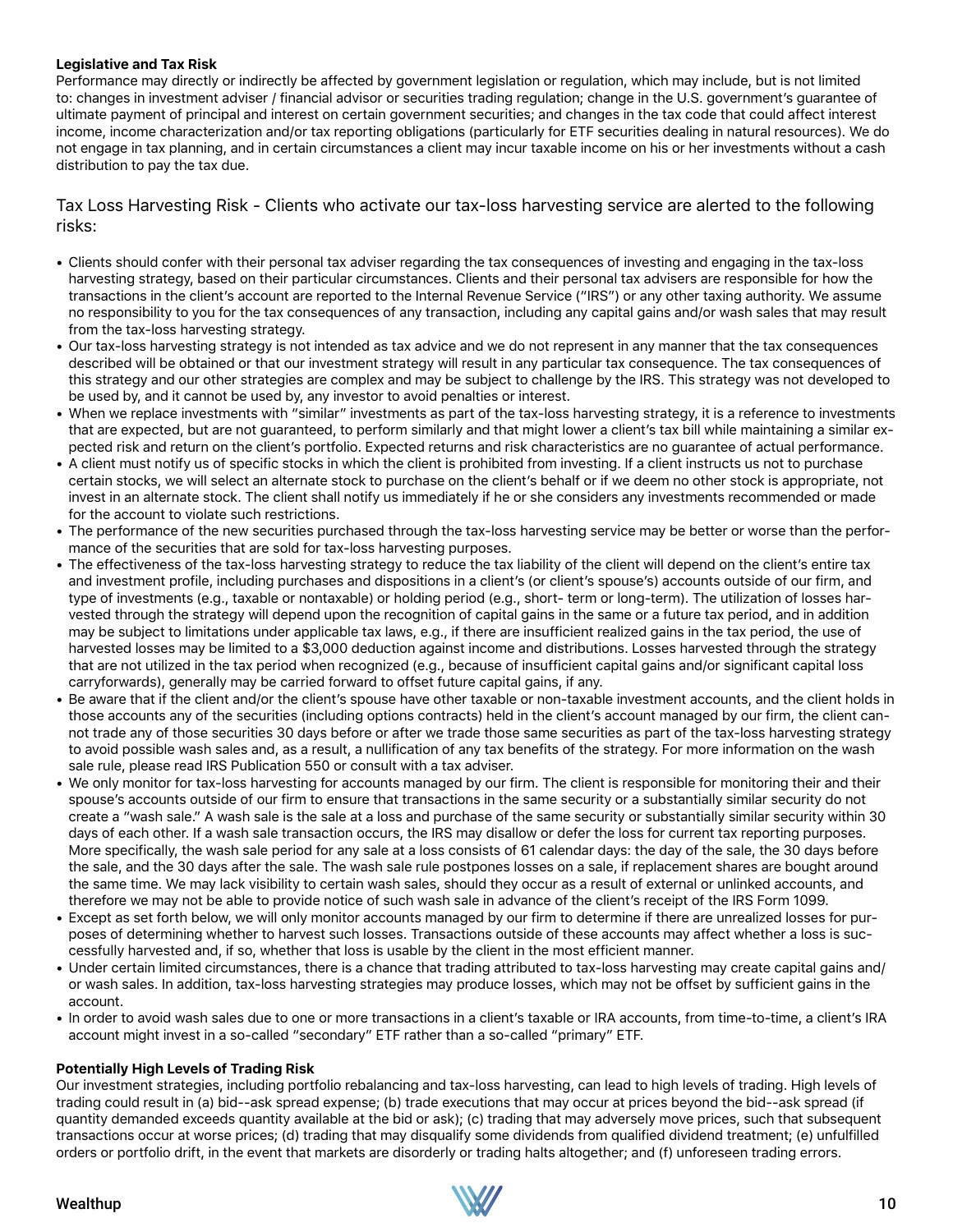#### **Foreign Investing and Emerging Markets Risk**

Foreign investing involves risks not typically associated with U.S. investments, and the risks may be exacerbated further in emerging market countries. These risks may include, among others, adverse fluctuations in foreign currency values, as well as adverse political, social and economic developments affecting one or more foreign countries. In addition, foreign investing may involve less publicly available information and more volatile or less liquid securities markets, particularly in markets that trade a small number of securities, have unstable governments, or involve limited industry. Investments in foreign countries could be affected by factors not present in the U.S., such as restrictions on receiving the investment proceeds from a foreign country, foreign tax laws or tax withholding requirements, unique trade clearance or settlement procedures, and potential difficulties in enforcing contractual obligations or other legal rules that jeopardize shareholder protection. Foreign accounting may be less transparent than U.S. accounting practices and foreign regulation may be inadequate or irregular.

#### **Stocks Risks, including Net Asset Valuations**

Individual stocks performance may not exactly match the performance of the index or market benchmark that the stocks designed to track because 1) stocks performance is dependent on its management actions 2) companies abilities to generate profits 3)ability to compete with other companies to maintain its market share 4) unforeseen risk associated with the company 5) concentration of position could occur in prolonged growth period which will cause higher portfolio risk from those stock positions. We may reduce the exposure to the concentration stock position, when an individual stock position becomes size of over 5% of entire portfolio. Clients should confer with their personal tax advisor regarding the tax consequences of investing and engaging in the tax-loss harvesting strategy, based on their particular circumstances.

#### **ETF Risks, including Net Asset Valuations and Tracking Error**

ETF performance may not exactly match the performance of the index or market benchmark that the ETF is designed to track because: 1) the ETF will incur expenses and transaction costs not incurred by any applicable index or market benchmark; 2) certain securities comprising the index or market benchmark tracked by the ETF may, from time to time, temporarily be unavailable; and 3) supply and demand in the market for either the ETF and/or for the securities held by the ETF may cause the ETF shares to trade at a premium or discount to the actual net asset value of the securities owned by the ETF. Certain ETF strategies may from time to time include the purchase of fixed income, commodities, foreign currencies, REITS, inverse ETFs , foreign securities, American Depositary Receipts, or other securities for which expenses and commission rates could be higher than normally charged for exchange traded equity securities, and for which market quotations or valuation may be limited or inaccurate. Some inverse ETFs will be used part of the portfolio which has negative correlation to the market and lose value during positive market periods.

#### **Clients should be aware that to the extent they invest in ETF securities they will pay two levels of advisory compensation**

monthly subscription fees to our firm, plus any management fees charged by the issuer of the ETF. This scenario may cause a higher advisory cost (and potentially lower investment returns) than if a client purchased the ETF directly. An ETF typically includes embedded expenses that may reduce the fund's net asset value, and therefore directly affect the fund's performance and indirectly affect a client's portfolio performance or an index benchmark comparison. Expenses of the fund may include ETF management fees, custodian fees, brokerage commissions, and legal and accounting fees. ETF expenses may change from time to time at the sole discretion of the ETF issuer. We disclose each ETF's current information, including expenses, on our website. ETF tracking error and expenses may vary.

#### **Inflation, Currency, and Interest Rate Risks**

Security prices and portfolio returns will likely vary in response to changes in inflation and interest rates. Inflation causes the value of future dollars to be worth less and may reduce the purchasing power of an investor's future interest payments and principal. Inflation also generally leads to higher interest rates, which in turn may cause the value of many types of fixed income investments to decline. In addition, the relative value of the U.S. dollar-denominated assets primarily managed by us may be affected by the risk that currency devaluations affect client purchasing power.

#### **Long-Term Purchase Risk**

Using a long-term purchase strategy generally assumes the financial markets will go up in the long-term which may not be the case. There is also the risk that the segment of the market that you are invested in or perhaps just your particular investment will go down over time even if the overall financial markets advance. Purchasing investments long-term may create an opportunity cost - "locking-up" assets that may be better utilized in the short-term in other investments.

#### **Short-Term Purchases Risk**

Using a short-term purchase strategy generally assumes that we can predict how financial markets will perform in the short-term which may be very difficult and will incur a disproportionately higher amount of transaction costs compared to long-term trading. There are many factors that can affect financial market performance in the short-term (such as short-term interest rate changes, cyclical earnings announcements, etc.) but may have a smaller impact over longer periods of times.

#### **Short Sales Risk**

Unlike a straightforward investment in stocks where you buy shares with the expectation that their price will increase so you can sell at a profit, in a "short sale" you borrow stocks from your brokerage firm and sell them immediately, hoping to buy them later at a lower price. Thus, a short seller hopes that the price of a stock will go down in the near future. A short seller thus uses declines in the market to his advantage. The short seller makes money when the stock prices fall and loses when prices go up. The SEC has strict

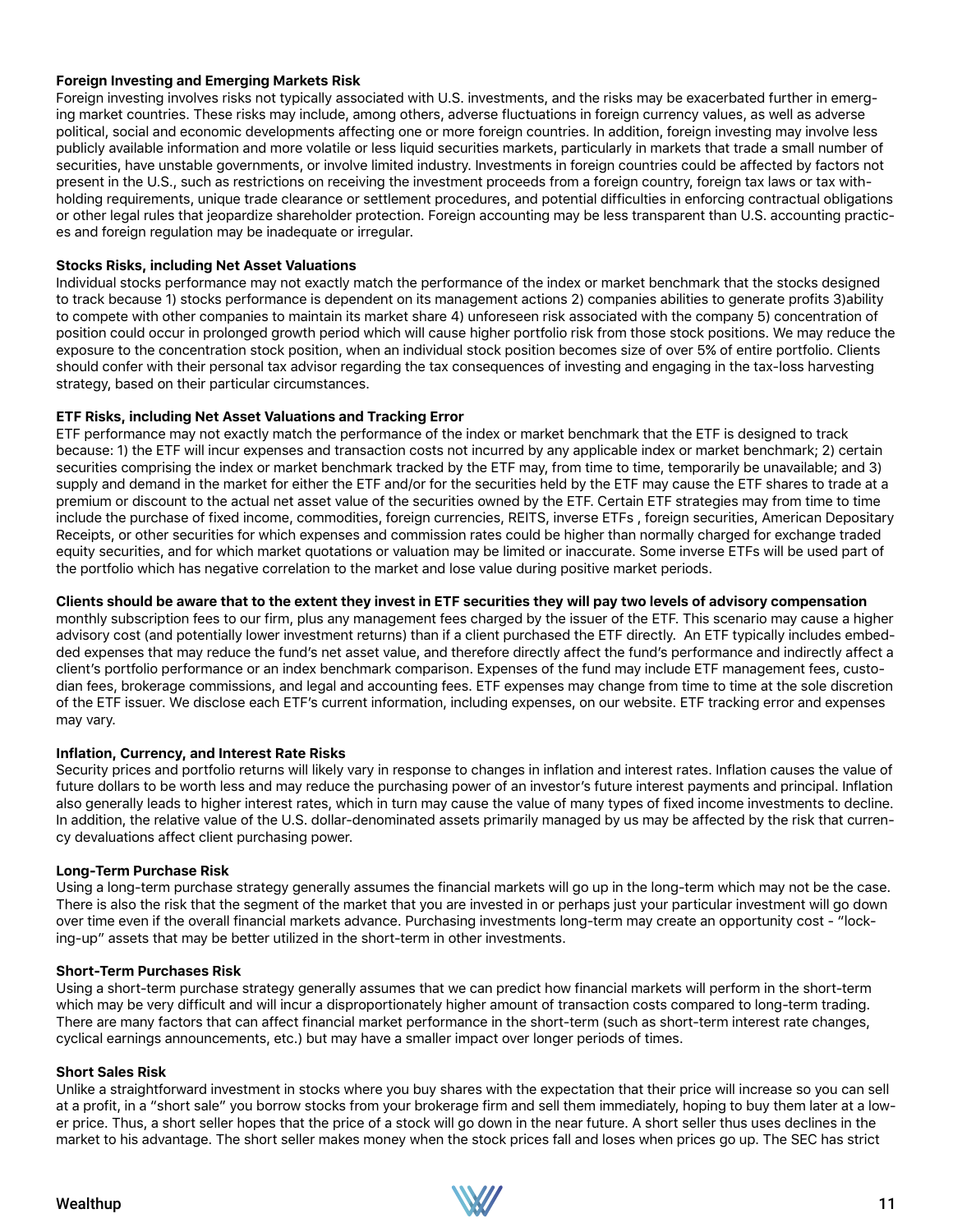regulations in place regarding short selling. Short selling is very risky. Investors should exercise extreme caution before short selling is implemented. A short seller will profit if the stock goes down in price, but if the price of the shares increase, the potential losses are unlimited because the stock can keep rising forever. There is no ceiling on how much a short seller can lose in a trade. The share price may keep going up and the short seller will have to pay whatever the prevailing stock price is to buy back the shares. However, gains have a ceiling level because the stock price cannot fall below zero. A short seller has to undertake to pay the earnings on the borrowed securities as long as the short seller chooses to keep the short position open. If the company declares huge dividends or issues bonus shares, the short seller will have to pay that amount to the lender. Any such occurrence can skew the entire short investment and make it unprofitable. The broker can use the funds in the short seller's margin account to buy back the loaned shares or issue a "call away" to get the short seller to return the borrowed securities. If the broker makes this call when the stock price is much higher than the price at the time of the short sale, then the investor can end up taking huge losses. Margin interest can be a significant expense. Since short sales can only be undertaken in margin accounts, the interest payable on short trades can be substantial, especially if short positions are kept open over an extended period. Shares that are difficult to borrow – because of high short interest, limited float, or any other reason – have "hard-to-borrow" fees. These fees are based on an annualized rate that can range from a small fraction of a percent to more than 100% of the value of the short trade. The hard-to-borrow rate can fluctuate substantially on a daily basis; therefore, the exact dollar amount of the fee may not be known in advance, and may be substantial.

#### **Option Writing Risk**

An option is a contract that gives the buyer the right, but not the obligation, to buy or sell a particular security at a specified price on or before the expiration date of the option. When an investor sells a call option, he or she must deliver to the buyer a specified number of shares if the buyer exercises the option. When an investor sells a put option, he or she must pay the strike price per share if the buyer exercises the option, and will receive the specified number of shares. The option writer/seller receives a premium (the market price of the option at a particular time) in exchange for writing the option. Options are complex investments and can be very risky, especially if the investor does not own the underlying stock. In certain situations, an investor's risk can be unlimited. Our investment strategies and advice may vary depending upon each client's specific financial situation. As such, we determine investments and allocations based upon your predefined objectives, risk tolerance, time horizon, financial information, liquidity needs and other various suitability factors. Your restrictions and guidelines may affect the composition of your portfolio. It is important that you notify us immediately with respect to any material changes to your financial circumstances, including for example, a change in your current or expected income level, tax circumstances, or employment status.

#### **Recommendation of Particular Types of Securities**

We primarily recommend stocks and ETFs. Each type of security has its own unique set of risks associated with it and it would not be possible to list here all of the specific risks of every type of investment. Even within the same type of investment, risks can vary widely. However, in very general terms, the higher the anticipated return of an investment, the higher the risk of loss associated with the investment.

#### **Stocks**

There are numerous ways of measuring the risk of equity securities (also known simply as "equities" or "stock"). In very broad terms, the value of a stock depends on the financial health of the company issuing it. However, stock prices can be affected by many other factors including, but not limited to the class of stock (for example, preferred or common); the health of the market sector of the issuing company; and, the overall health of the economy. In general, larger, better established companies ("large cap") tend to be safer than smaller start-up companies ("small cap") are but the mere size of an issuer is not, by itself, an indicator of the safety of the investment.

#### **Exchange Traded Funds**

Exchange traded funds ("ETFs") are professionally managed collective investment systems that pool money from many investors and invest in stocks, bonds, short-term money market instruments, other mutual funds, other securities, or any combination thereof. The fund will have a manager that trades the fund's investments in accordance with the fund's investment objective. While ETFs generally provide diversification, risks can be significantly increased if the fund is concentrated in a particular sector of the market, primarily invests in small cap or speculative companies, uses leverage (i.e., borrows money) to a significant degree, or concentrates in a particular type of security (i.e., equities) rather than balancing the fund with different types of securities. ETFs differ from mutual funds since they can be bought and sold throughout the day like stock and their price can fluctuate throughout the day. The returns on ETFs can be reduced by the costs to manage the funds. ETFs may have tracking error risks. For example, the ETF investment adviser may not be able to cause the ETF's performance to match that of its underlying index or other benchmark, which may negatively affect the ETF's performance. In addition, for leveraged and inverse ETFs that seek to track the performance of their underlying indices or benchmarks on a daily basis, mathematical compounding may prevent the ETF from correlating with performance of its benchmark. In addition, an ETF may not have investment exposure to all of the securities included in its underlying index, or its weighting of investment exposure to such securities may vary from that of the underlying index. Some ETFs may invest in securities or financial instruments that are not included in the underlying index, but which are expected to yield similar performance.

#### **Leveraged Exchange Traded Funds**

Leveraged Exchange Traded Funds ("Leveraged ETFs" or "L-ETF") seek investment results for a single day only, not for longer periods. A "single day" is measured from the time the L-ETF calculates its net asset value ("NAV") to the time of the L-ETF's next NAV calculation. The return of the L-ETF for periods longer than a single day will be the result of each day's returns compounded over the period, which will very likely differ from multiplying the return by the stated leverage for that period. For periods longer than a single day, the L-ETF will lose money when the level of the Index is flat, and it is possible that the L-ETF will lose money even if the level of the Index rises. Longer holding

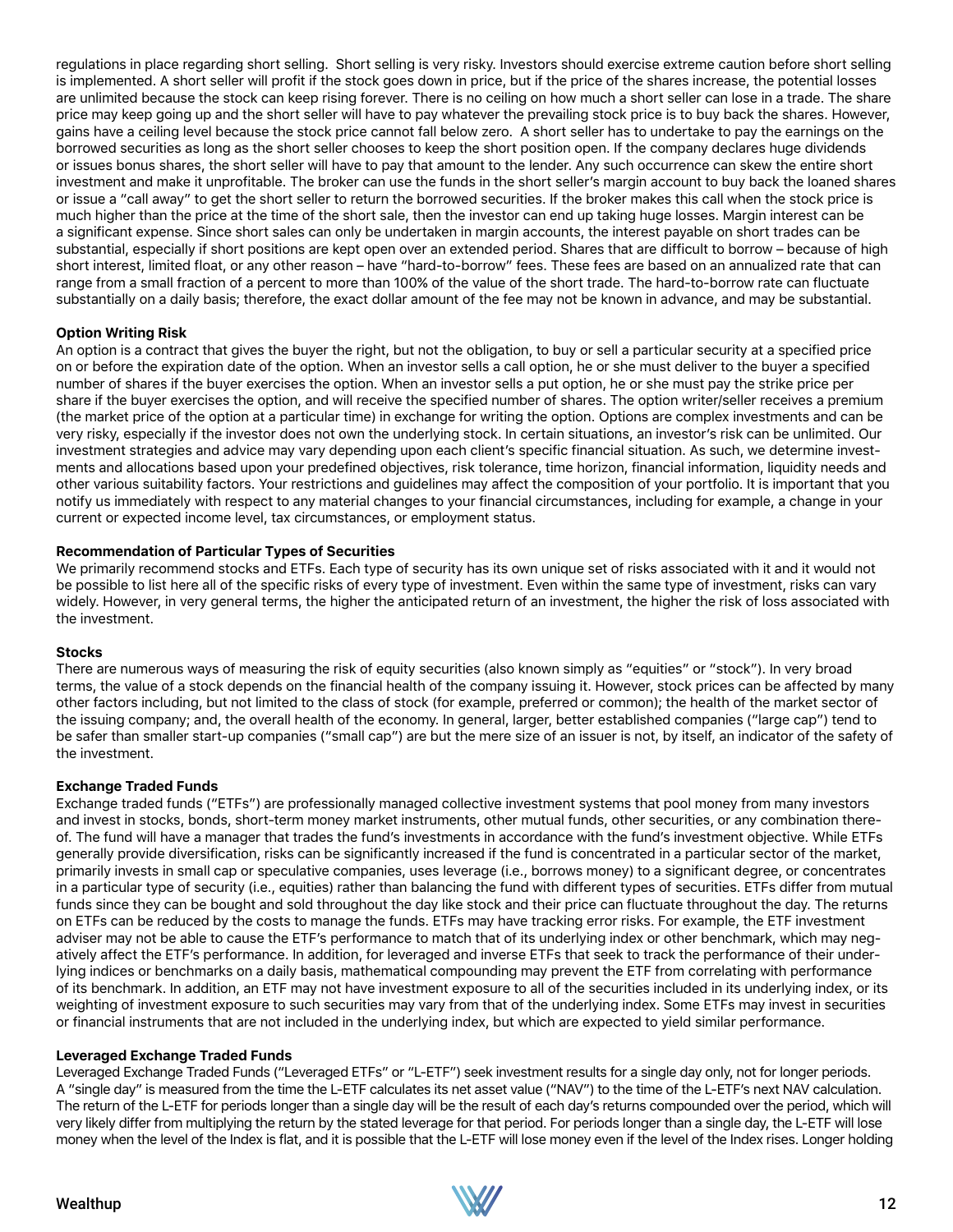periods, higher index volatility and greater leverage both exacerbate the impact of compounding on an investor's returns. During periods of higher Index volatility, the volatility of the Index may affect the L-ETF's return as much as or more than the return of the Index. Leveraged ETFs are different from most exchange-traded funds in that they seek leveraged returns relative to the applicable index and only on a daily basis. The L-ETF also is riskier than similarly benchmarked exchange-traded funds that do not use leverage. Accordingly, the L-ETF may not be suitable for all investors and should be used only by knowledgeable investors who understand the potential consequences of seeking daily leveraged investment results.

#### **Leveraged ETF Leveraged Risk**

The L-ETF obtains investment exposure in excess of its assets in seeking to achieve its investment objective — a form of leverage and will lose more money in market environments adverse to its daily objective than a similar fund that does not employ such leverage. The use of such leverage could result in the total loss of an investor's investment. For example: a 2X fund will have a multiplier of two times (2x) the Index. A single day movement in the Index approaching 50% at any point in the day could result in the total loss of a shareholder's investment if that movement is contrary to the investment objective of the L-ETF, even if the Index subsequently moves in an opposite direction, eliminating all or a portion of the earlier movement. This would be the case with any such single day movements in the Index, even if the Index maintains a level greater than zero at all times.

#### **Leveraged ETF Compounding Risk**

Compounding affects all investments, but has a more significant impact on a leveraged fund. Particularly during periods of higher Index volatility, compounding will cause results for periods longer than a single day to vary from the stated multiplier of the return of the Index. This effect becomes more pronounced as volatility increases.

#### **Leveraged ETF Use of Derivatives**

The L-ETF obtains investment exposure through derivatives. Investing in derivatives may be considered aggressive and may expose the L-ETF to greater risks than investing directly in the reference asset(s) underlying those derivatives. These risks include counterparty risk, liquidity risk and increased correlation risk (each as discussed below). When the L-ETF uses derivatives, there may be imperfect correlation between the value of the reference asset(s) and the derivative, which may prevent the L-ETF from achieving its investment objective. Because derivatives often require only a limited initial investment, the use of derivatives also may expose the L-ETF to losses in excess of those amounts initially invested. The L-ETF may use a combination of swaps on the Index and swaps on an ETF that is designed to track the performance of the Index. The performance of an ETF may not track the performance of the Index due to embedded costs and other factors. Thus, to the extent the L-ETF invests in swaps that use an ETF as the reference asset, the L-ETF may be subject to greater correlation risk and may not achieve as high a degree of correlation with the Index as it would if the L-ETF only used swaps on the Index. Moreover, with respect to the use of swap agreements, if the Index has a dramatic intraday move that causes a material decline in the L-ETF's net assets, the terms of a swap agreement between the L-ETF and its counterparty may permit the counterparty to immediately close out the transaction with the L-ETF. In that event, the L-ETF may be unable to enter into another swap agreement or invest in other derivatives to achieve the desired exposure consistent with the L-ETF's investment objective. This, in turn, may prevent the L-ETF from achieving its investment objective, even if the Index reverses all or a portion of its intraday move by the end of the day. Any costs associated with using derivatives will also have the effect of lowering the L-ETF's return.

#### **Options Contracts**

Options are complex securities that involve risks and are not suitable for everyone. Option trading can be speculative in nature and carry substantial risk of loss. It is generally recommended that you only invest in options with risk capital. An option is a contract that gives the buyer the right, but not the obligation, to buy or sell an underlying asset at a specific price on or before a certain date (the "expiration date"). The two types of options are calls and puts: A call gives the holder the right to buy an asset at a certain price within a specific period of time. Calls are similar to having a long position on a stock. Buyers of calls hope that the stock will increase substantially before the option expires. A put gives the holder the right to sell an asset at a certain price within a specific period of time. Puts are very similar to having a short position on a stock. Buyers of puts hope that the price of the stock will fall before the option expires. Selling options is more complicated and can be even riskier.

#### **The option trading risks pertaining to options buyers are:**

- Risk of losing your entire investment in a relatively short period of time.
- The risk of losing your entire investment increases if, as expiration nears, the stock is below the strike price of the call (for a call option) or if the stock is higher than the strike price of the put (for a put option).
- European style options which do not have secondary markets on which to sell the options prior to expiration can only realize its value upon expiration.
- Specific exercise provisions of a specific option contract may create risks.
- Regulatory agencies may impose exercise restrictions, which stops you from realizing value.

#### **The option trading risks pertaining to options sellers are:**

- Options sold may be exercised at any time before expiration.
- Covered Call traders forgo the right to profit when the underlying stock rises above the strike price of the call options sold and continues to risk a loss due to a decline in the underlying stock.
- Writers of Naked Calls risk unlimited losses if the underlying stock rises.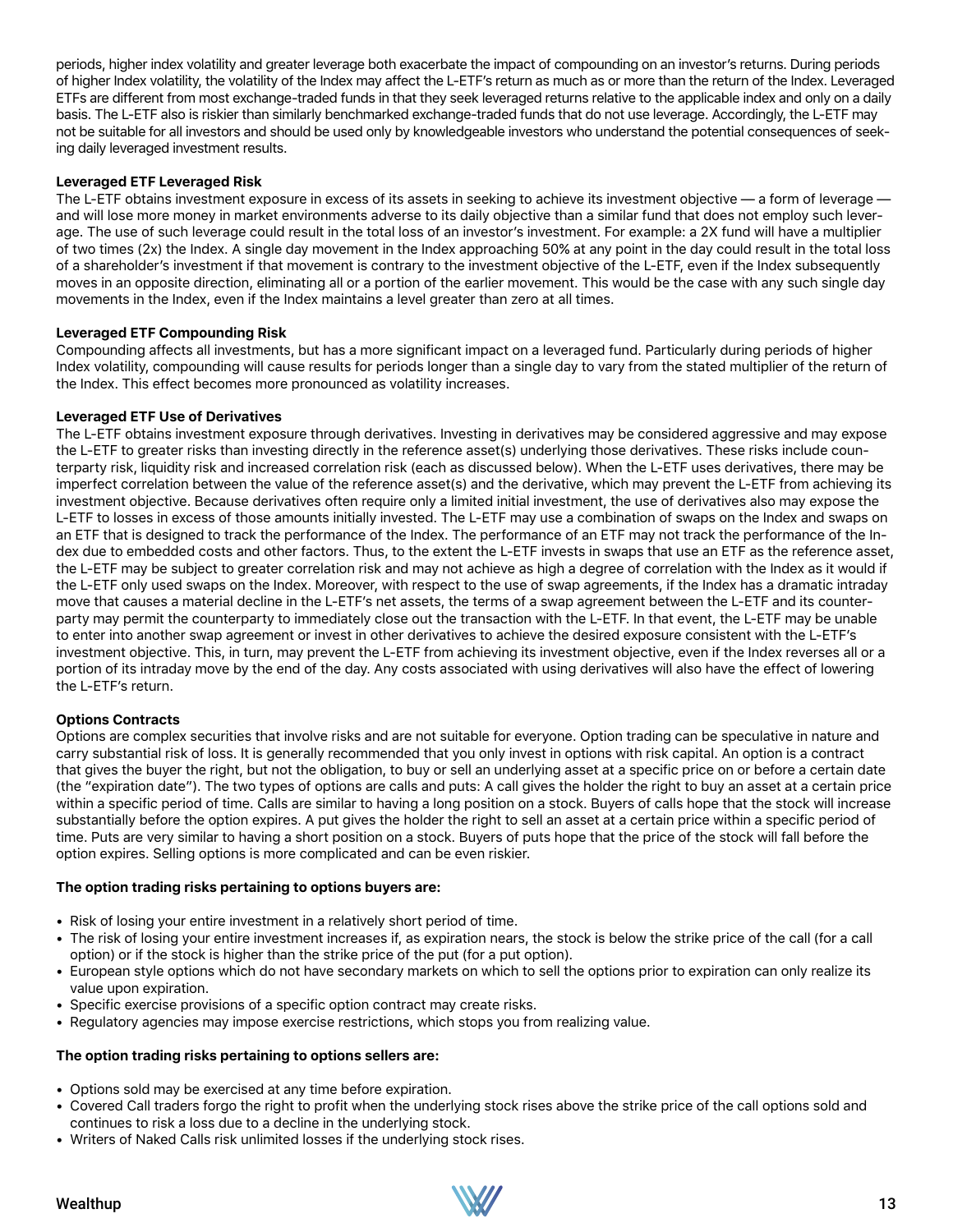- Writers of Naked Puts risk unlimited losses if the underlying stock drops.
- Writers of naked positions run margin risks if the position goes into significant losses. Such risks may include liquidation by the broker.
- Writers of call options could lose more money than a short seller of that stock could on the same rise on that underlying stock. This is an example of how the leverage in options can work against the option trader.
- Writers of Naked Calls are obligated to deliver shares of the underlying stock if those call options are exercised.
- Call options can be exercised outside of market hours such that effective remedy actions cannot be performed by the writer of those options.
- Writers of stock options are obligated under the options that they sold even if a trading market is not available or that they are unable to perform a closing transaction.
- The value of the underlying stock may surge or ditch unexpectedly, leading to automatic exercises.

#### **Other option trading risks are:**

- The complexity of some option strategies is a significant risk on its own.
- Option trading exchanges or markets and option contracts themselves are open to changes at all times.
- Options markets have the right to halt the trading of any options, thus preventing investors from realizing value.
- Risk of erroneous reporting of exercise value.
- If an options brokerage firm goes insolvent, investors trading through that firm may be affected.
- Internationally traded options have special risks due to timing across borders.

Risks that are not specific to options trading include market risk, sector risk and individual stock risk. Option trading risks are closely related to stock risks, as stock options are a derivative of stocks.

#### **Derivatives**

Derivatives are types of investments where the investor does not own the underlying asset. There are many different types of derivative instruments, including, but not limited to, options, swaps, futures, and forward contracts. Derivatives have numerous uses as well as various risks associated with them, but they are generally considered an alternative way to participate in the market. Investors typically use derivatives for three reasons: to hedge a position, to increase leverage, or to speculate on an asset's movement. The key to making a sound investment is to fully understand the characteristics and risks associated with the derivative, including, but not limited to counter-party, underlying asset, price, and expiration risks. The use of a derivative only makes sense if the investor is fully aware of the risks and understands the impact of the investment within a portfolio strategy. Due to the variety of available derivatives and the range of potential risks, a detailed explanation of derivatives is beyond the scope of this disclosure.

### Item 9 Disciplinary Information

We are required to disclose the facts of any legal or disciplinary events that are material to a client's evaluation of our advisory business or the integrity of our management. We do not have any required disclosures under this item.

### Item 10 Other Financial Industry Activities and Affiliations

### Arrangements with Affiliated Entities

We are affiliated, through common control and ownership, with Csuite Investment LLC, a registered investment adviser ("Csuite"). We will recommend that you use the services of Csuite if appropriate and suitable for your needs. Our advisory services are separate and distinct from the fees paid to Csuite for their services.

Referral arrangements with Csuite present a conflict of interest for us because we may have a financial incentive to recommend an affiliated firm's services. While we believe that compensation charged by Csuite is competitive, such compensation may be higher than fees charged by other firms providing the same or similar services. You are under no obligation to use the services of Csuite or any other firm we recommend, whether affiliated or otherwise, and may obtain comparable services and/or lower fees through other firms.

### Item 11 Code of Ethics, Participation or Interest in Client Transactions and Personal Trading

### Description of Our Code of Ethics

We strive to comply with applicable laws and regulations governing our practices. Therefore, our Code of Ethics includes guidelines for professional standards of conduct for persons associated with our firm. Our goal is to protect your interests at all times and to demonstrate our commitment to our fiduciary duties of honesty, good faith, and fair dealing with you. All persons associated with our firm are expected to adhere strictly to these guidelines. Persons associated with our firm are also required to report any violations of our Code of Ethics. Additionally, we maintain and enforce written policies reasonably designed to prevent the misuse or dissemination of material, non-public information about you or your account holdings by persons associated with our firm.

Clients or prospective clients may obtain a copy of our Code of Ethics by contacting us at the telephone number on the cover page of this brochure.

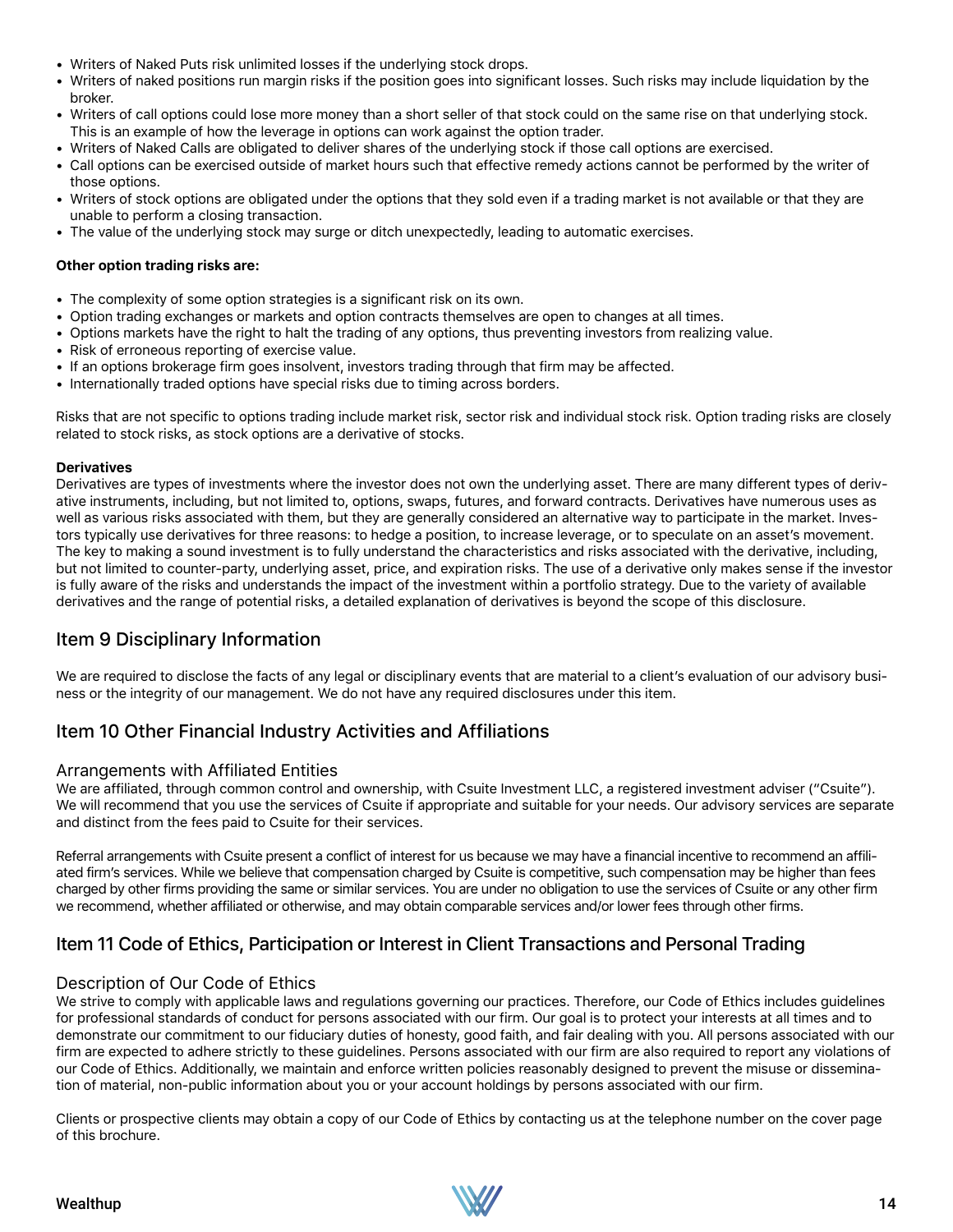### Participation or Interest in Client Transactions

Neither our firm nor any persons associated with our firm has any material financial interest in client transactions beyond the provision of investment advisory services as disclosed in this brochure.

### Personal Trading Practices

Our firm or persons associated with our firm may buy or sell the same securities that we recommend to you or securities in which you are already invested. A conflict of interest exists in such cases because we have the ability to trade ahead of you and potentially receive more favorable prices than you will receive. To mitigate this conflict of interest, it is our policy that neither our firm nor persons associated with our firm shall have priority over your account in the purchase or sale of securities.

### Aggregated Trading

Our firm or persons associated with our firm may buy or sell securities for you at the same time we or persons associated with our firm buy or sell such securities for our own account. We may also combine our orders to purchase securities with your orders to purchase securities ("aggregated trading"). Refer to the Brokerage Practices section in this brochure for information on our aggregated trading practices.

A conflict of interest exists in such cases because we have the ability to trade ahead of you and potentially receive more favorable prices than you will receive. To eliminate this conflict of interest, it is our policy that neither our firm nor persons associated with our firm shall have priority over your account in the purchase or sale of securities.

### Item 12 Brokerage Practices

We recommend the brokerage and custodial services of DriveWealth, LLC (the "Custodian"). Your assets must be maintained in an account at a "qualified custodian," generally a broker-dealer or bank. In recognition of the value of the services the Custodian provides, you may pay higher commissions and/or trading costs than those that may be available elsewhere.

We seek to recommend a custodian/broker that will hold your assets and execute transactions on terms that are, overall, the most favorable compared to other available providers and their services. We consider various factors, including:

- Capability to buy and sell securities for your account itself or to facilitate such services.
- The likelihood that your trades will be executed.
- Availability of investment research and tools.
- Overall quality of services.
- Competitiveness of price.
- Reputation, financial strength, and stability.
- Existing relationship with our firm and our other clients.

### Research and Other Soft Dollar Benefits

We may receive research or other products and services from the custodian to which your trades are directed. See Economic Benefits below.

### Economic Benefits

As a registered investment adviser, we have access to the institutional platform of your account custodian, which provides an economic benefit to us. As such, we will also have access to research and other products and services, including financial publications, information about particular companies and industries, research software, trading algorithms and other services that provide lawful and appropriate assistance to our firm in the performance of our investment decision-making responsibilities. Such research and services may be provided to all investment advisers that utilize the institutional services platforms of these firms and may or may not considered to be paid for with soft dollars.

### Brokerage for Client Referrals

We do not receive client referrals from broker-dealers in exchange for cash or other compensation, such as brokerage services or research.

Directed BrokerageWe require that you direct our firm to execute transactions through DriveWealth, LLC. As such, we may be unable to achieve the most favorable execution of your transactions and you may pay higher brokerage commissions than you might otherwise pay through another broker-dealer that offers the same types of services. Not all advisers require their clients to direct brokerage.

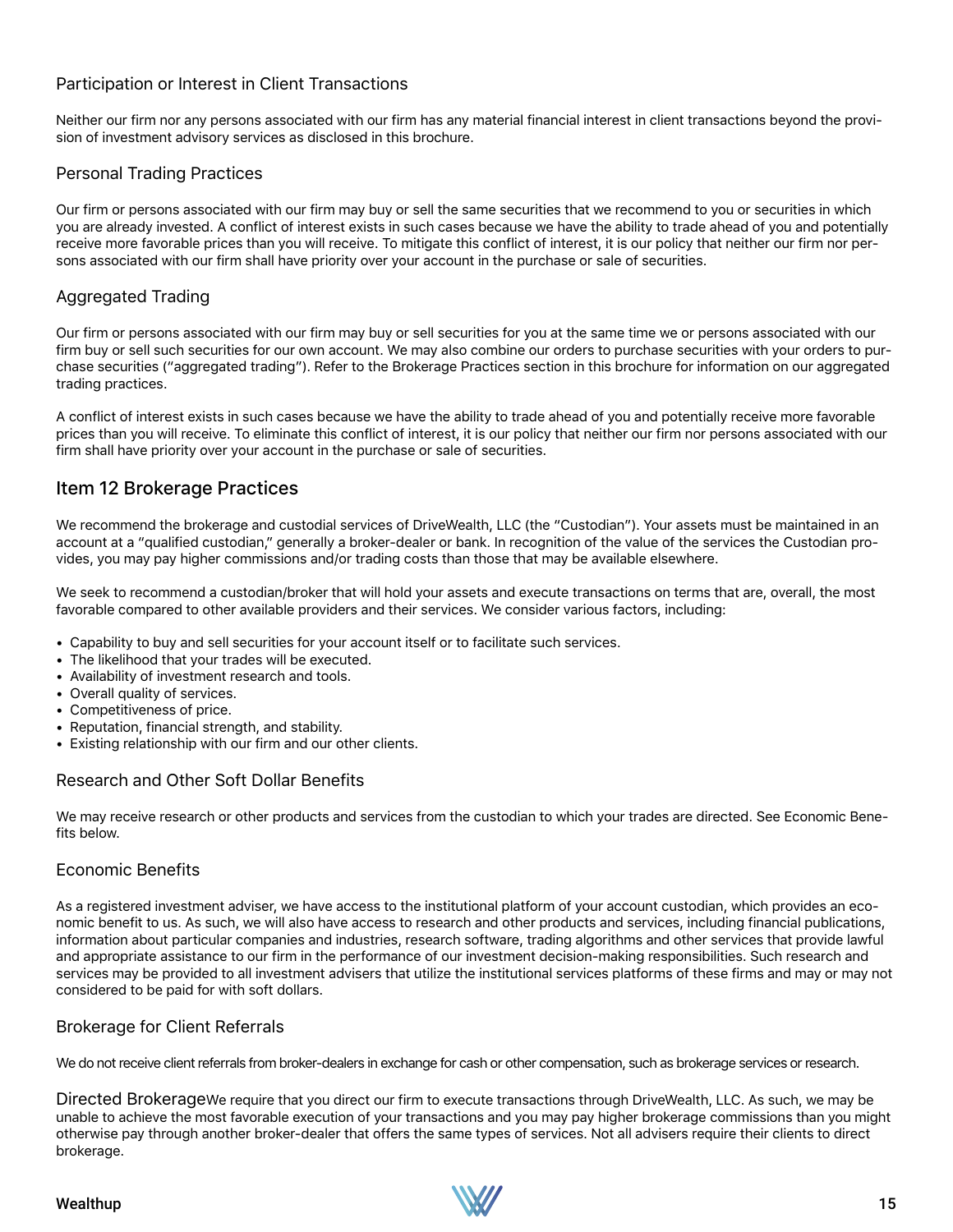### Aggregated Trades

We combine multiple orders for shares of the same securities purchased for discretionary advisory accounts we manage (this practice is commonly referred to as "aggregated trading"). We will then distribute a portion of the shares to participating accounts in a fair and equitable manner over time. Generally, participating accounts will pay a fixed transaction cost regardless of the number of shares transacted. In certain cases, each participating account pays an average price per share for all transactions and pays a proportionate share of all transaction costs on any given day. In the event an order is only partially filled, the shares will be allocated to participating accounts in a fair and equitable manner, typically in proportion to the size of each client's order. Accounts owned by our firm or persons associated with our firm may participate in aggregated trading with your accounts; however, they will not be given preferential treatment.

### Item 13 Review of Accounts

We will not provide you with regular written reports. You will receive trade confirmations and monthly or quarterly statements from your account qualified custodian. We urge clients to review those statements promptly after receipt.

We do not review or monitor your investment account(s) or review statements you receive from any account custodian. However, our advisory software is designed to continuously review your accounts. On a discretionary basis, we may meet with you and/or your other professionals to discuss asset allocation models, but we will not make recommendations regarding specific investments or provide any regular written reports to you.

### Item 14 Client Referrals and Other Compensation

We do not receive any compensation from any third party in connection with providing investment advice to you nor do we compensate any individual or firm for client referrals.

Comparable services and/or lower fees may be available through other firms.

### Item 15 Custody

As paying agent for our firm, your independent custodian will directly debit your account(s) for the payment of our advisory fees. This ability to deduct our advisory fees from your accounts causes our firm to exercise limited custody over your funds or securities. We do not have physical custody of any of your funds and/or securities. Your funds and securities will be held with a bank, broker-dealer, or other qualified custodian. You will receive account statements from the qualified custodian(s) holding your funds and securities at least quarterly. The account statements from your custodian(s) will indicate the amount of our advisory fees deducted from your account(s) each billing period. You should carefully review account statements for accuracy.

We will also provide statements to you reflecting the amount of the advisory fee deducted from your account. You should compare our statements with the statements from your account custodian(s) to reconcile the information reflected on each statement. If you have a question regarding your account statement, or if you did not receive a statement from your custodian, contact us immediately at the telephone number on the cover page of this brochure.

### Asset Transfer and/or Standing Letter of Authorization

Our firm, or persons associated with our firm, may effect asset transfers from client accounts to one or more third parties designated, in writing, by the client without obtaining written client consent for each separate, individual transaction, as long as the client has provided us with written authorization to do so. Such written authorization is known as a Standing Letter of Authorization. An adviser with authority to conduct such third-party asset transfers has access to the client's assets, and therefore has custody of the client's assets in any related accounts.

However, we are not required to obtain a surprise annual audit, as we otherwise would be required to by reason of having custody, as long as we meet the following criteria:

- 1. You provide a written, signed instruction to the qualified custodian that includes the third party's name and address or account number at a custodian;
- 2.You authorize us in writing to direct transfers to the third party either on a specified schedule or from time to time;
- 3.Your qualified custodian verifies your authorization (e.g., signature review) and provides a transfer of funds notice to you promptly after each transfer;
- 4.You can terminate or change the instruction;
- 5.We have no authority or ability to designate or change the identity of the third party, the address, or any other information about the third party;
- 6.We maintain records showing that the third party is not a related party to us nor located at the same address as us; and

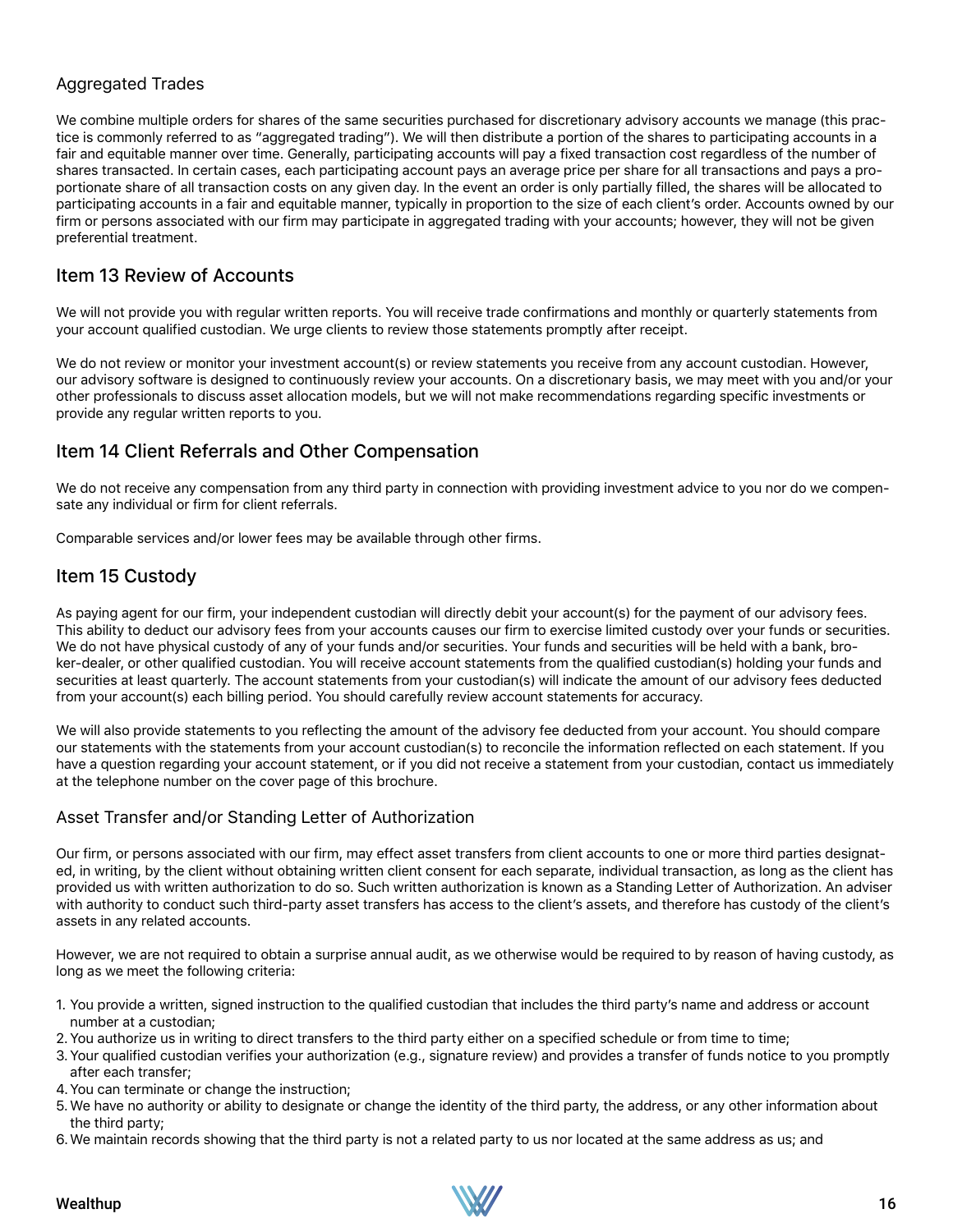7. Your qualified custodian sends you, in writing, an initial notice confirming the instruction and an annual notice reconfirming the instruction.

We hereby confirm that we meet the above criteria.

### Item 16 Investment Discretion

Before we can buy or sell securities on your behalf, you must first sign our discretionary management agreement and the appropriate trading authorization forms.

We do not open or maintain non-discretionary advisory accounts.

### Item 17 Voting Client Securities

We will not vote proxies on behalf of your advisory accounts. At your request, we may offer you advice regarding corporate actions and the exercise of your proxy voting rights. If you own shares of applicable securities, you are responsible for exercising your right to vote as a shareholder.

In most cases, you will receive proxy materials directly from the account custodian. However, in the event we were to receive any written or electronic proxy materials, we would forward them directly to you by mail, unless you have authorized our firm to contact you by electronic mail, in which case, we would forward any electronic solicitations to vote proxies.

### Item 18 Financial Information

Our firm does not have any financial condition or impairment that would prevent us from meeting our contractual commitments to you. We do not take physical custody of client funds or securities, or serve as trustee or signatory for client accounts, and, we do not require the prepayment of more than \$1,200 in fees six or more months in advance. Therefore, we are not required to include a financial statement with this brochure.

We have not filed a bankruptcy petition at any time in the past ten years.

### Item 19 Requirements for State-Registered Advisers

We are a federally registered investment adviser; therefore, we are not required to respond to this item.

### Item 20 Additional Information

#### **Trade Errors**

In the event a trading error occurs in your account, our policy is to restore your account to the position it should have been in had the trading error not occurred. Depending on the circumstances, corrective actions may include canceling the trade, adjusting an allocation, and/or reimbursing the account.

### **IRA Rollover Considerations**

As part of our investment advisory services to you, we may recommend that you withdraw the assets from your employer's retirement plan and roll the assets over to an individual retirement account ("IRA") that we will manage on your behalf. If you elect to roll the assets to an IRA that is subject to our management, we will charge you a subscription-based fee as set forth in the agreement you executed with our firm. This practice presents a conflict of interest because persons providing investment advice on our behalf have an incentive to recommend a rollover to you for the purpose of generating fee-based compensation rather than solely based on your needs. You are under no obligation, contractually or otherwise, to complete the rollover. Moreover, if you do complete the rollover, you are under no obligation to have the assets in an IRA managed by our firm.

Many employers permit former employees to keep their retirement assets in their company plan. Also, current employees can sometimes move assets out of their company plan before they retire or change jobs. In determining whether to complete the rollover to an IRA, and to the extent the following options are available, you should consider the costs and benefits of:

- Leaving the funds in your employer's (former employer's) plan.
- Moving the funds to a new employer's retirement plan.
- Cashing out and taking a taxable distribution from the plan.
- Rolling the funds into an IRA rollover account.

Each of these options has advantages and disadvantages and before making a change we encourage you to speak with your CPA and/or tax attorney.

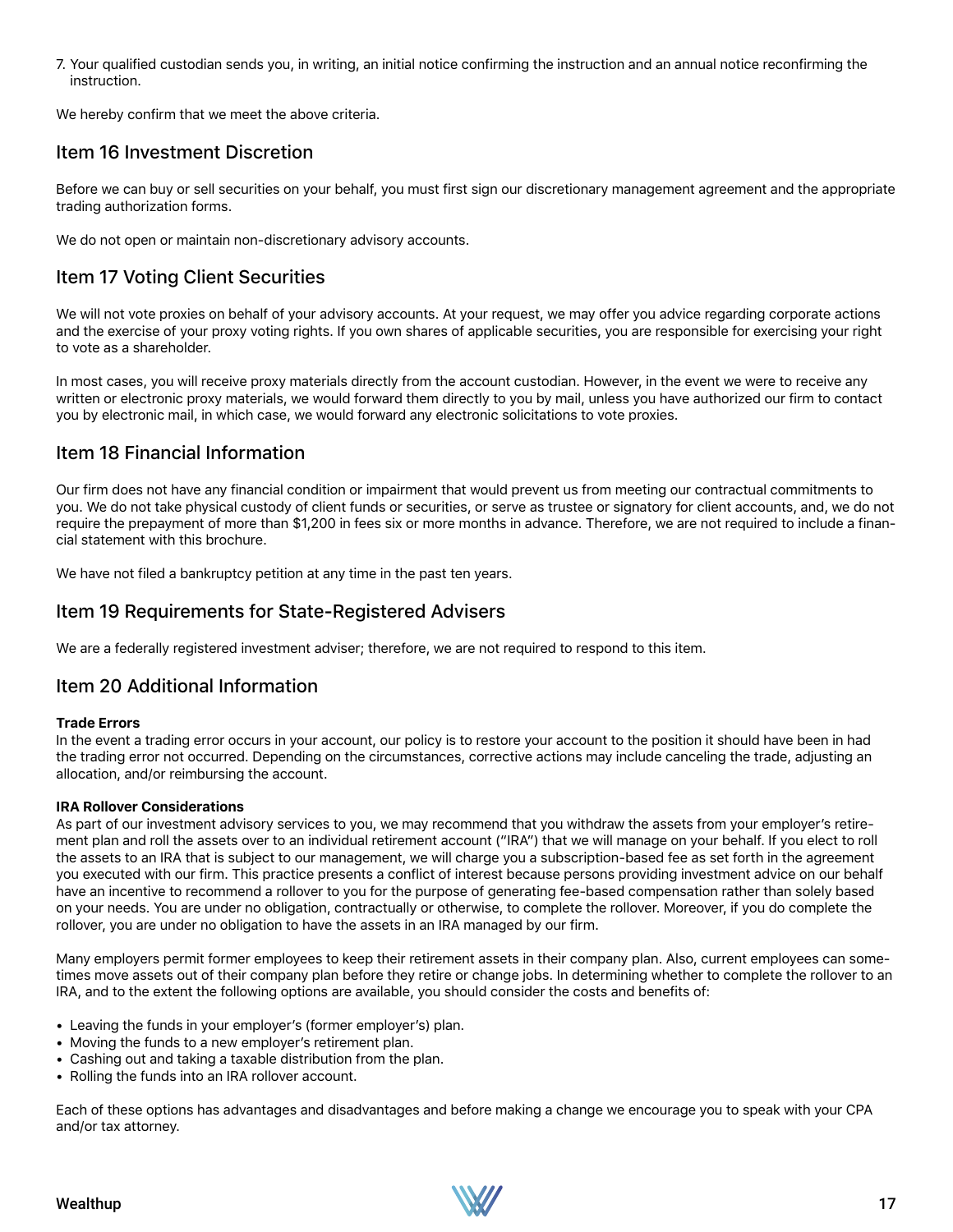### **If you are considering rolling over your retirement funds to an IRA for us to manage here are a few points to consider before you do so:**

- Determine whether the investment options in your employer's retirement plan address your needs or whether you might want to consider other types of investments.
- Employer retirement plans generally have a more limited investment menu than IRAs.
- Employer retirement plans may have unique investment options not available to the public such as employer securities, or previously closed funds.
- Your current plan may have lower fees than our fees.
- If you are interested in investing only in mutual funds, you should understand the cost structure of the share classes available in your employer's retirement plan and how the costs of those share classes compare with those available in an IRA.
- You should understand the various products and services you might take advantage of at an IRA provider and the potential costs of those products and services.
- Our strategy may have higher risk than the option(s) provided to you in your plan.
- Your current plan may also offer financial advice.
- If you keep your assets titled in a 401k or retirement account, you could potentially delay your required minimum distribution beyond age 70.5.
- Your 401k may offer more liability protection than a rollover IRA; each state may vary.
- Generally, federal law protects assets in qualified plans from creditors. Since 2005, IRA assets have been generally protected from creditors in bankruptcies. However, there can be some exceptions to the general rules so you should consult with an attorney if you are concerned about protecting your retirement plan assets from creditors.
- You may be able to take out a loan on your 401k, but not from an IRA.
- IRA assets can be accessed any time; however, distributions are subject to ordinary income tax and may also be subject to a 10% early distribution penalty unless they qualify for an exception such as disability, higher education expenses or the purchase of a home.
- If you own company stock in your plan, you may be able to liquidate those shares at a lower capital gains tax rate.
- Your plan may allow you to hire us as the manager and keep the assets titled in the plan name.

It is important that you understand the differences between these types of accounts and to decide whether a rollover is best for you. Prior to proceeding, if you have questions contact your investment adviser representative, or call our main number as listed on the cover page of this brochure.

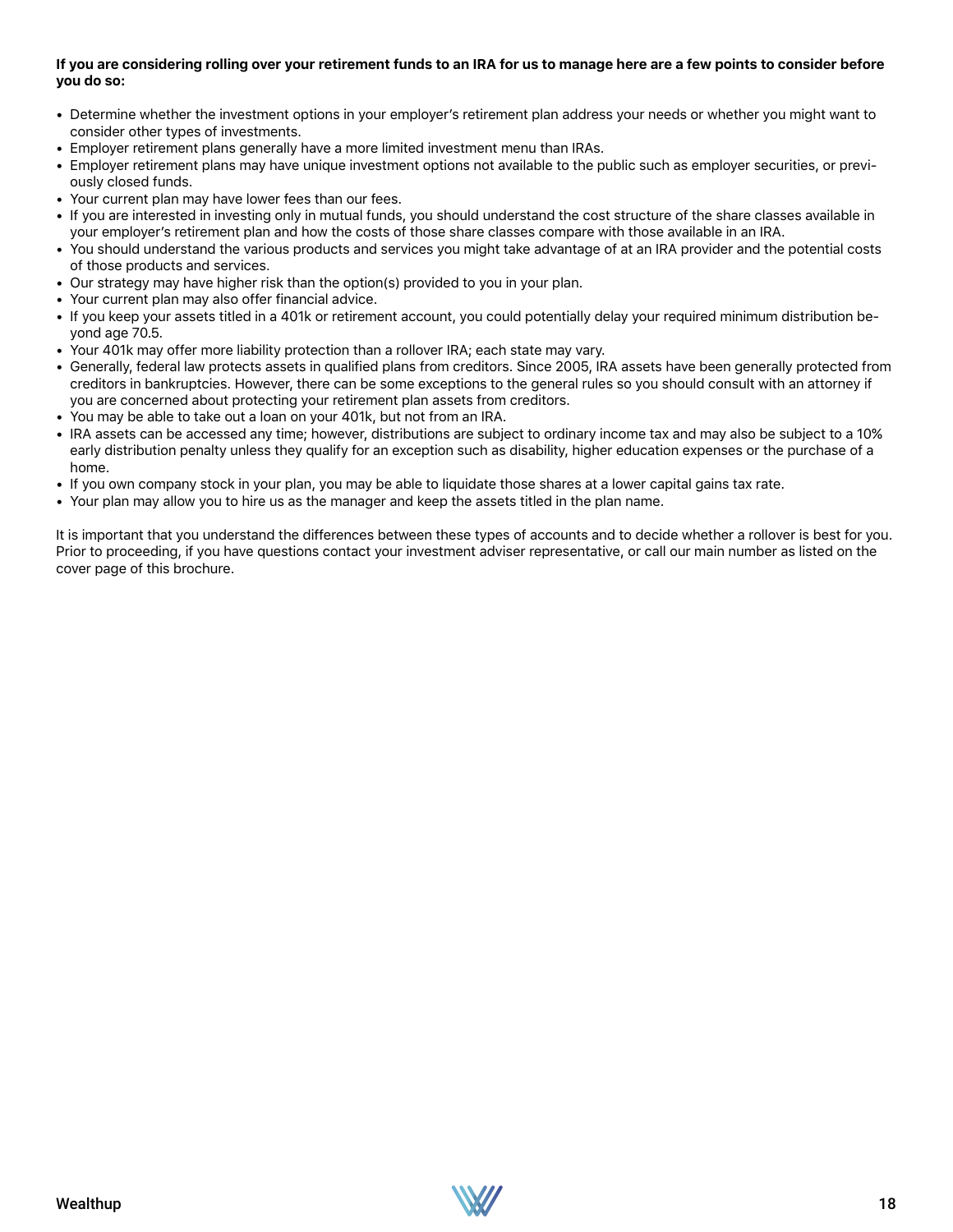Samundra Timilsina



Personal Adviser Inc. D/B/A Wealthup

One Market St Spear Tower - 36th Floor San Francisco, CA 94105

Telephone: 415-861-9461

June 3rd, 2020

# FORM ADV PART 2B BROCHURE SUPPLEMENT

This brochure supplement provides information about Samundra Timilsina that supplements the Wealthup brochure. You should have received a copy of that brochure. Contact us at 415-861-9461 if you did not receive Wealthup's brochure or if you have any questions about the contents of this supplement.

Additional information about Samundra Timilsina (CRD # 5718799) is available on the SEC's website at www.adviserinfo.sec.gov.

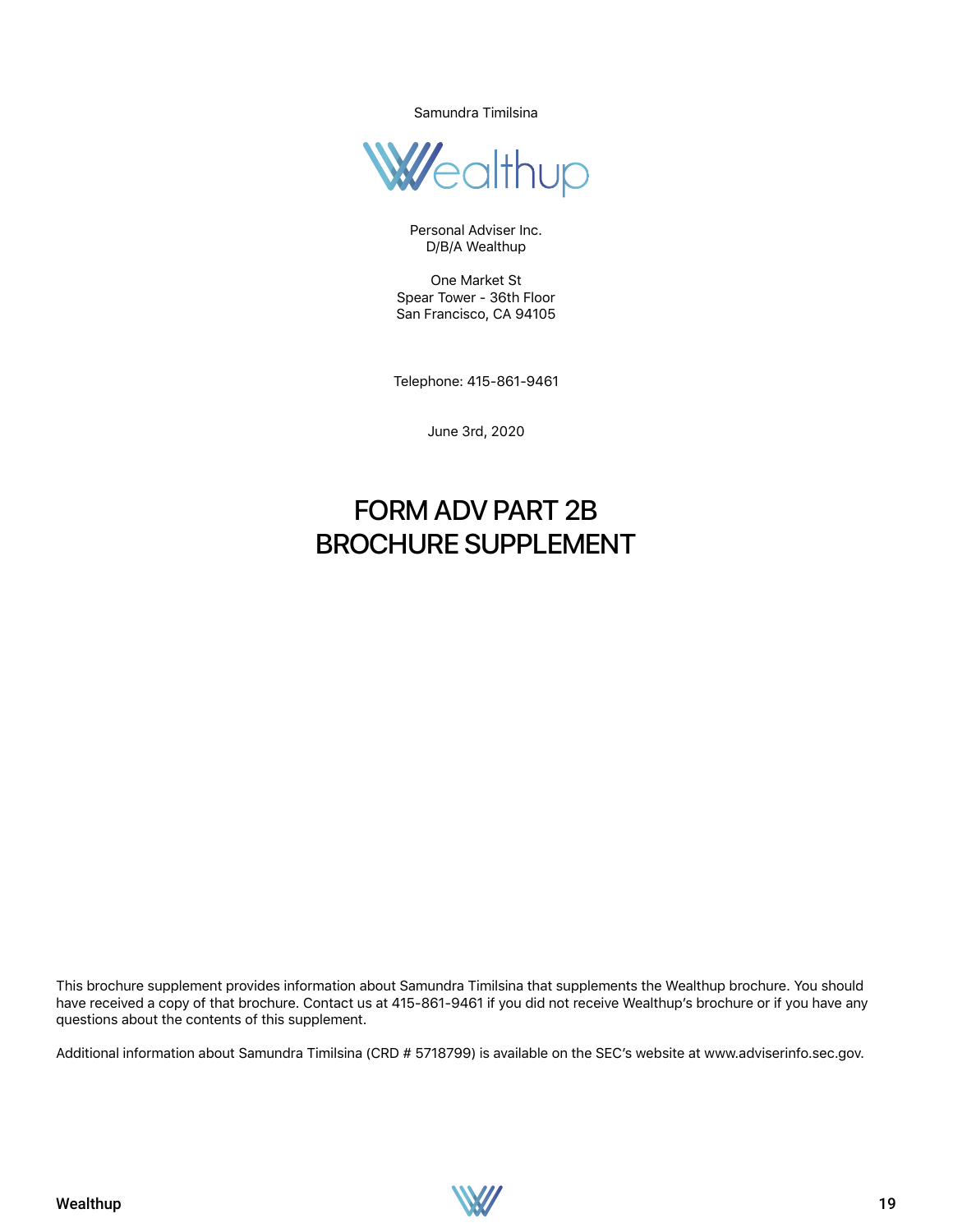### Item 2 Educational Background and Business Experience

### **Samundra Timilsina**

Year of Birth: 1983

### **Formal Education After High School:**

University of Southern California, MBA, Business, 5/2019

• San Jose State University, BS, Finance, 5/2012

#### **Business Background:**

- Personal Adviser Inc., Investment Adviser Representative, 06/2019- Present
- Personal Adviser Inc., CEO/ Chief Compliance Officer, 01/2019- Present
- Csuite Investment LLC, Managing Member/Chief Compliance Officer/Investment Adviser Representative, 12/2018 Present
- Wells Fargo Clearing Services, LLC, VP Financial Advisor, 2/2015 1/2019
- JP Morgan Securities LLC, VP Financial Advisor, 10/2013 2/2015
- Bank of America, N.A., AVP Financial Advisor, 11/2011 9/2013
- Merrill Lynch Pierce Fenner and Smith, AVP Financial Advisor, 9/2011 9/2013

### Item 3 Disciplinary Information

Form ADV Part 2B requires disclosure of certain criminal or civil actions, administrative proceedings, and self-regulatory organization proceedings, as well as certain other proceedings related to suspension or revocation of a professional attainment, designation, or license. Mr. Samundra Timilsina has no required disclosures under this item.

### Item 4 Other Business Activities

Samundra Timilsina is separately licensed as an independent insurance agent. In this capacity, he can effect transactions in insurance products for his clients and earn commissions for these activities. The fees you pay our firm for advisory services are separate and distinct from the commissions earned by Mr. Timilsina for insurance related activities. This presents a conflict of interest because Mr. Timilsina may have an incentive to recommend insurance products to you for the purpose of generating commissions rather than solely based on your needs. However, you are under no obligation, contractually or otherwise, to purchase insurance products through any person affiliated with our firm.

Samundra Timilsina is Managing Member/CCO/CIO of Csuite Investment LLC, a registered investment adviser and affiliated company under common ownership with Wealthup. When appropriate, Mr. Timilsina may recommend that you use the investment advisory services of Csuite Investment LLC. If you choose to utilize the advisory services of Mr. Timilsina through Csuite Investment LLC, at your sole discretion, he may receive additional fees or other compensation in his capacity as an investment adviser representative. These fees would be in addition to any fees charged for the advisory services provided through Wealthup, if you choose to engage both firms for advisory services. Under no circumstance are you obligated to utilize the advisory services of this affiliated company.

### Item 5 Additional Compensation

Refer to the Other Business Activities section above for disclosures on Mr. Timilsina's receipt of additional compensation as a result of his other business activities.

Also, refer to the Fees and Compensation, Client Referrals and Other Compensation, and Other Financial Industry Activities and Affiliations section(s) of Wealthup's firm brochure for additional disclosures on this topic.

### Item 6 Supervision

As the CEO/ Chief Compliance Officer of Wealthup, Samundra Timilsina supervises the advisory activities of our firm. Samundra Timilsina can be reached at 415-861-9461.

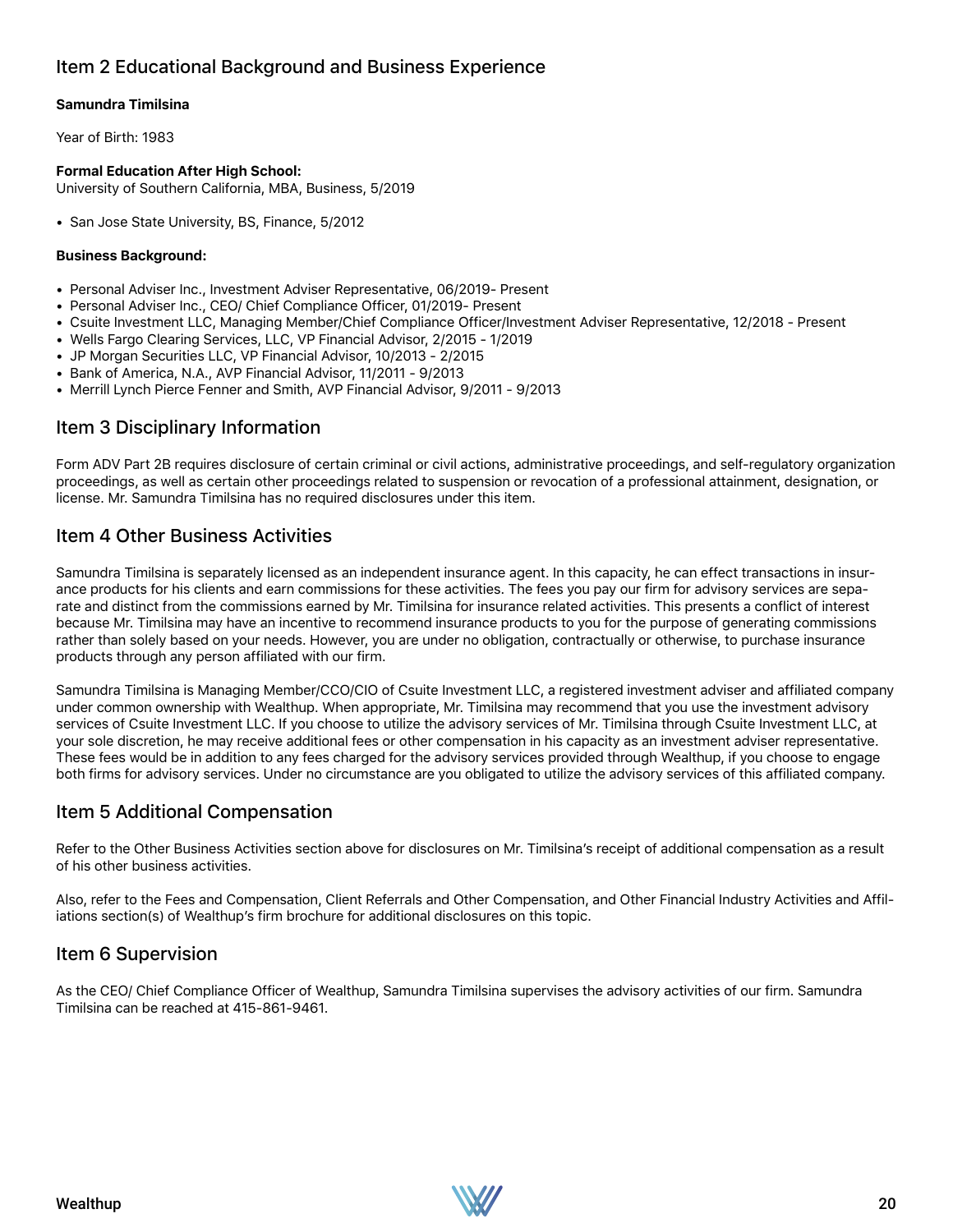

Personal Adviser Inc. D/B/A Wealthup

# Discretionary Portfolio Management Agreement

| This Portfolio Management Agreement (the "Agreement") is made and entered into this                                 | dav of                                 |
|---------------------------------------------------------------------------------------------------------------------|----------------------------------------|
| 20 (the "Effective Date") by and between Personal Adviser Inc. (hereinafter referred to as "Adviser"), a registered |                                        |
| investment adviser and                                                                                              | (hereinafter referred to as "Client"). |

Adviser shall provide Client with discretionary portfolio management services, which may include the strategic organization, structure and management of assets, and the coordination and selection of other professionals. Client will also complete a statement of investment selection or other suitability forms (collectively referred to as "statement of investment objectives") that details Client's financial profile and the assets that are subject to Adviser's management (the "Account").

### 1. Scope of Engagement.

Client hereby appoints Adviser as an investment adviser to perform the services hereinafter described, and Adviser accepts such appointment. Adviser shall be responsible for the investment and reinvestment of those assets of Client designated by Client to be subject to Adviser's management (which assets, together with all additions, substitutions and/or alterations thereto are hereinafter referred to as the "Assets" or "Account");

Client delegates to Adviser all of its powers with regard to the investment and reinvestment of the Assets and appoints Adviser with limited power of attorney to buy, sell, or otherwise effect investment transactions involving the Assets in Client's name and for Client's Account;

Adviser is authorized, without prior consultation with Client, to buy, sell, and trade in stocks, bonds, mutual funds, and other securities and/or contracts relating to the same, on margin (only if written authorization has been granted) or otherwise, and to give instructions in furtherance of such authority to the registered broker-dealer and the custodian of the Assets;

Client acknowledges that Adviser may, in accordance with Client's investment objective(s), determine to allocate all or a portion of the Assets among various individual debt and/or equity securities and/or mutual funds, or other securities or investment contracts; and,

Client agrees to provide information and/or documentation requested by Adviser in furtherance of this Agreement as it pertains to Client's investment objectives, needs and goals, and to keep Adviser duly informed of any changes regarding same. Client acknowledges that Adviser cannot adequately perform its services for Client unless Client diligently performs Client's responsibilities under this Agreement. Adviser shall not be required to verify any information obtained from Client, Client's attorney, accountant or other professionals, and is expressly authorized to rely thereon.

### 2. Adviser Compensation.

- Adviser's annual fee for portfolio management services provided under this Agreement is in accordance with the fee schedule annexed hereto and made a part hereof as Exhibit A. The annual fee shall be prorated and details related to payment of the fee are also included at Exhibit A. No increase in the annual fee shall be effective without Client's prior written consent;
- Client authorizes the custodian of the Assets to charge the Account for the amount of Adviser's fee and to remit such fee to Adviser in accordance with required regulatory procedures;
- In addition to Adviser's annual portfolio management fee, Client shall also incur, relative to any mutual fund and exchange traded fund ("ETF") purchases, charges imposed directly at the mutual fund or ETF level (e.g. advisory fees and other fund expenses); and,
- No portion of Adviser's Compensation shall be based on capital gains or capital appreciation of the Assets except as provided for under the Investment Advisers Act of 1940, and/or relevant state law.

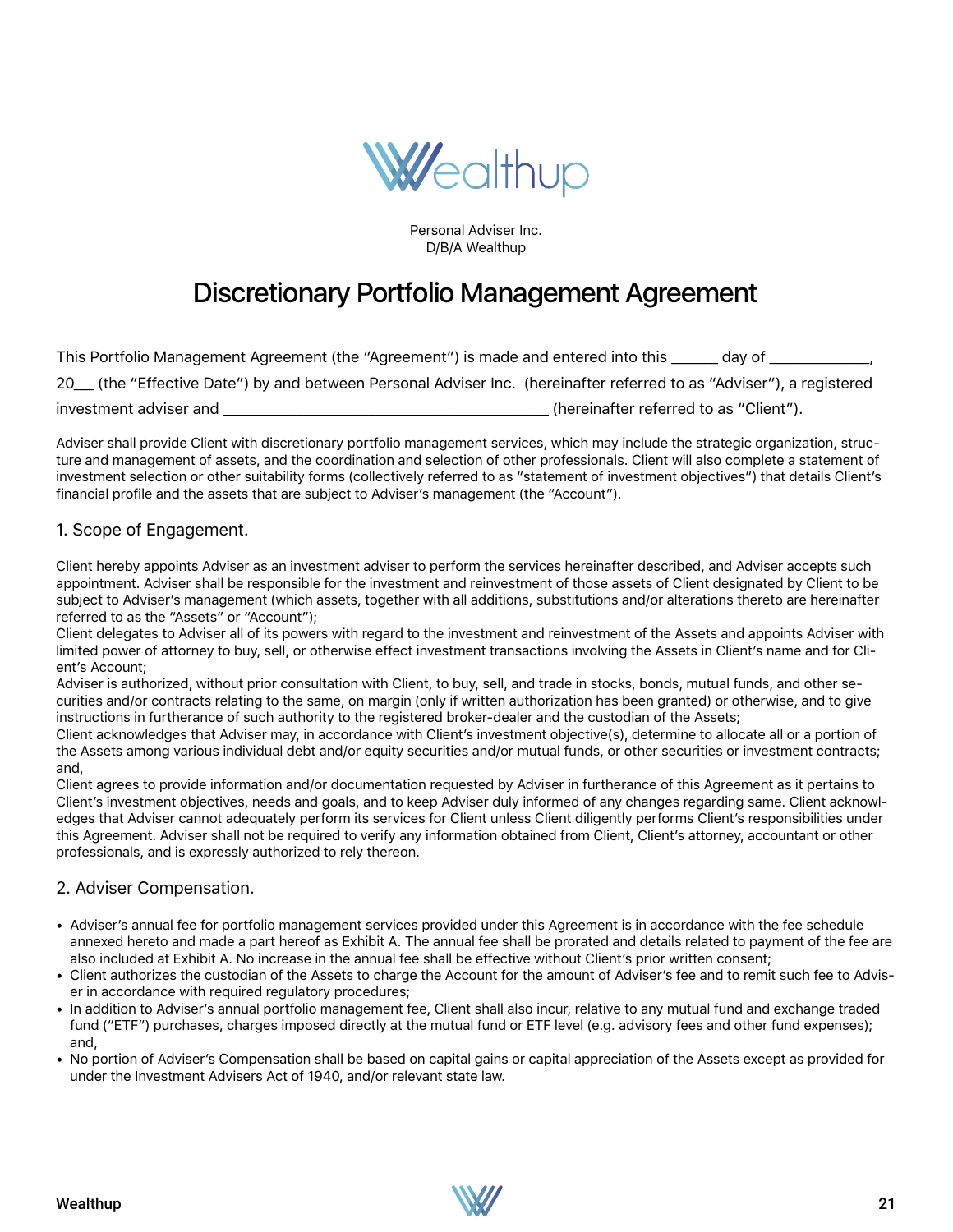### 3. Custodian.

The Assets shall be held by an independent custodian, not the Adviser. Adviser is authorized to give instructions to the custodian with respect to all investment decisions regarding the Assets and the custodian is hereby authorized and directed to effect transactions. The fees charged to Client by the custodian are exclusive of, and in addition to, Adviser's Compensation as defined in Item 2 above, and other charges discussed herein. Adviser does not share in any portion of the fees assessed by Client's custodian(s).

### 4. Execution of Brokerage Transactions.

Adviser will arrange for the execution of securities brokerage transactions for the Account through custodians that Adviser reasonably believes will provide "best execution." In seeking best execution, the determinative factor is not the lowest possible commission cost but whether the transaction represents the best qualitative execution, taking into consideration the full range of a custodian's services including the value of research provided, execution capability, commission rates, and responsiveness. Accordingly, although Adviser will seek competitive commission rates, it may not necessarily obtain the lowest possible commission rates for Account transactions. Adviser does not obligate itself to seek the lowest transaction charges in all cases except to the extent that it contributes to the overall goal of obtaining the best results for Client's account.

### 5. Account Transactions.

- Client recognizes and agrees that in order for Adviser to discharge its responsibilities, it must engage in securities brokerage transactions described in Item 1 herein;
- Commissions and/or transaction fees are generally charged for effecting securities transactions;
- Adviser, in return for effecting securities brokerage transactions through certain broker-dealers, may receive from those broker-dealers certain investment research products and/or services which assist Adviser in its investment decision making process for the Client.

### 6. Risk Acknowledgment.

Adviser does not guarantee the future performance of the Account or any specific level of performance, the success of any investment decision or strategy that Adviser may use, or the success of Adviser's overall management of the Account. Client understands that investment decisions made for the Account by Adviser are subject to various market, currency, economic, political and business risks, and that those investment decisions will not always be profitable.

### 7. Directions to Adviser.

All directions by Client to Adviser (including notices, instructions, directions relating to changes in the Client's investment objectives) shall be in writing. Adviser shall be fully protected in relying upon any such direction, notice, or instruction until it has been duly advised in writing of changes therein.

### 8. Adviser Liability.

Except as otherwise provided by federal or state laws, Adviser, acting in good faith, shall not be liable for any action, omission, investment recommendation/decision, or loss in connection with this Agreement including, but not limited to, the investment of the Assets, or the acts and/or omissions of other professionals or third party service providers recommended to Client by Adviser, including a broker-dealer and/or custodian. If the Account contains only a portion of Client's total assets, Adviser shall only be responsible for those assets that Client has designated to be the subject of Adviser's portfolio management services under this Agreement without consideration to those additional assets not so designated by Client. The federal and state securities laws impose liabilities under certain circumstances on persons who act in good faith, and therefore nothing in this Agreement will waive or limit any rights that Client may have under those laws.

### 9. Proxies.

Client shall be responsible for: (1) directing the manner in which proxies solicited by issuers of securities beneficially owned by Client shall be voted, and (2) making all elections relative to any mergers, acquisitions, tender offers, bankruptcy proceedings or other type events pertaining to the Assets. Adviser is authorized to instruct the custodian to forward to Client copies of all proxies and shareholder communications relating to the Assets.

### 10. Reports.

Client will receive confirmations of each transaction executed for the Account and a brokerage statement(s) no less than quarterly directly from the Custodian. Adviser may provide periodic reports to Client as deemed necessary by Adviser.

### Wealthup 22

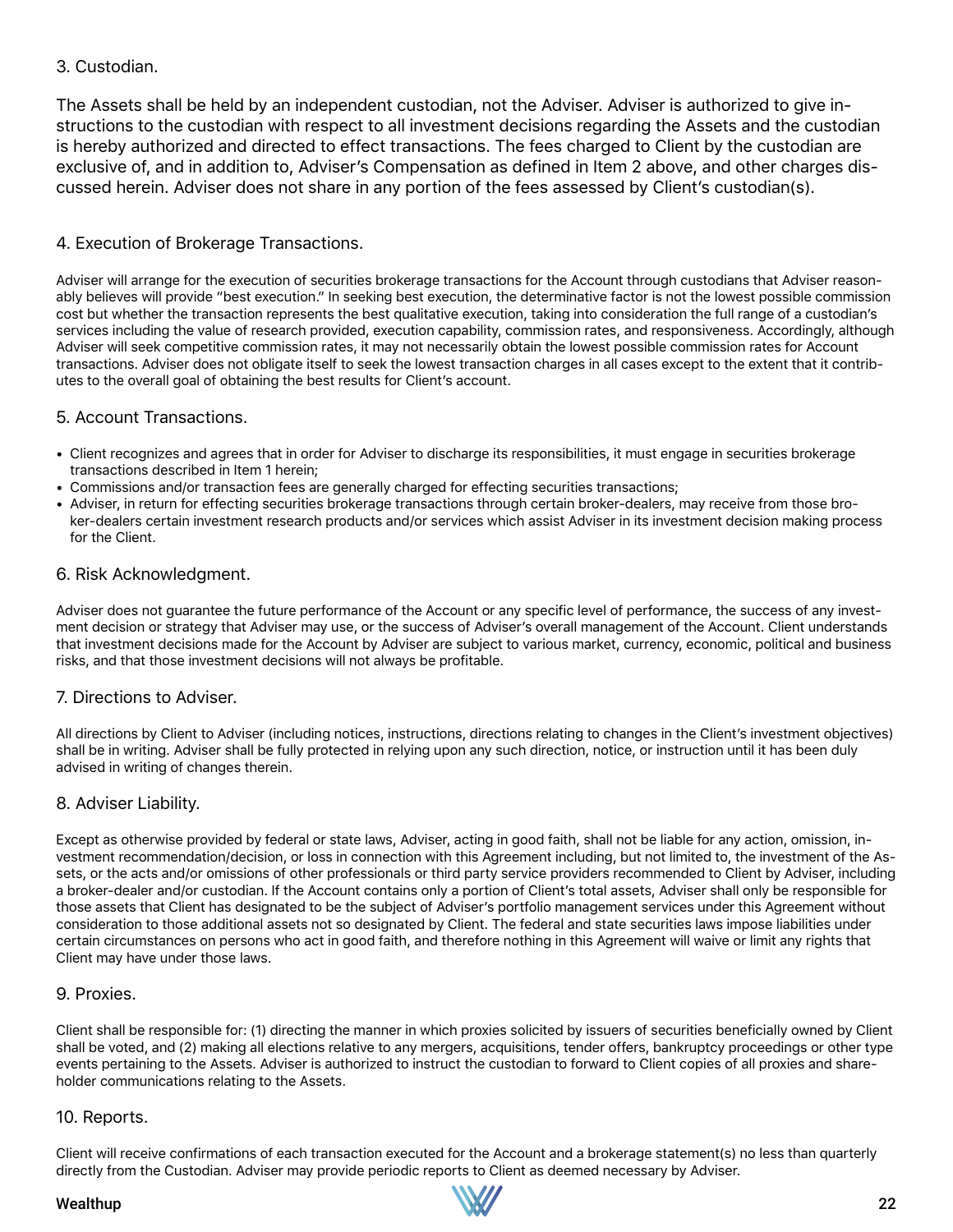### 11. Termination.

This Agreement will continue in effect until terminated by either party on 30 days written notice to the other party (email notice will not suffice), which written notice must be signed by the terminating party. Termination of this Agreement will not affect (i) the validity of any action previously taken by Adviser under this Agreement; (ii) liabilities or obligations of the parties from transactions initiated before termination of this Agreement; or (iii) Client's obligation to pay advisory fees (prorated through the date of termination). Upon the termination of this Agreement, Adviser will have no obligation to recommend or take any action with regard to the securities, cash or other investments in the Account. If this Agreement is terminated, Adviser's fee will be prorated for the quarter that the termination notice is given, and any unearned fees will be returned to Client.

### 12. Assignment and Modification.

This Agreement may not be assigned (within the meaning of the Advisers Act) by either Client or Adviser without the prior written consent of the other party. Client acknowledges and agrees that transactions that do not result in a change of actual control or management of Adviser shall not be considered an assignment pursuant to Rule 202(a)(1)-1 under the Investment Advisers Act of 1940, and/or relevant state law.

Unless expressly stated otherwise, no provision of this Agreement or any of the documents referred to herein may be amended, modified, supplemented, changed, waived, discharged or terminated, except by a writing signed by each party hereto. No failure by Adviser or Client to exercise any right, power, or privilege that Adviser or Client may have under this Agreement shall operate as a waiver thereof.

### 13. Non-Exclusive Management.

Adviser, its officers, employees, and agents, may have or take the same or similar positions in specific investments for their own accounts, or for the accounts of other clients, as Adviser does for the Account. Client expressly acknowledges and understands that Adviser shall be free to render investment advice to others and that Adviser does not make its portfolio management services available exclusively to Client. Nothing in this Agreement shall impose upon Adviser any obligation to purchase or sell, or to recommend for purchase or sale, for the Account any security which Adviser, its principals, affiliates or employees, may purchase or sell for their own accounts or for the account of any other Client, if in the reasonable opinion of Adviser such investment would be unsuitable for the Account or if Adviser determines in the best interest of the Account it would be impractical or undesirable.

### 14. Death or Disability.

The death or incapacity of the Client shall not terminate the authority of our firm granted herein until we shall receive actual notice of such death or incapacity. Upon such notice, your executor, guardian, attorney-in-fact or other authorized representative must engage our firm in order for us to continue to service you accounts.

### 15. Receipt of Disclosures.

Client hereby acknowledges receipt of Adviser's Privacy Policy Notice and a copy of Adviser's written disclosure statement as set forth on Part 2 of Form ADV (Uniform Application for Investment Adviser Registration) or otherwise meeting the requirements of Rule 204-3 of the Advisers Act, and/or applicable state law. The Client acknowledges receipt of Part 2 of Form ADV and their Customer Relationship Summary at least forty-eight (48) hours prior to entering into this Agreement with Personal Adviser. If Personal Adviser's Part 2 of Form ADV was not provided forty-eight (48) hours prior to entering into this Agreement, then the Client has the right to terminate the contract without penalty within five (5) business days after entering into the contract.



Client initial

### 16. Electronic Delivery.

The Client acknowledges that Personal Adviser has their express permission for delivery of all documents relating to their Account electronically. Client hereby consents to the receipt of disclosure information, including, but not limited to, Adviser's Form ADV Part 2A Brochure and Part 2B Brochure Supplement and privacy policy disclosures, and other forms of communication electronically. Client asserts that Client is capable of receiving such disclosures electronically and understands that non-public personal information may be sent via e-mail or other electronic media, and that electronic media (including e-mail) may not be as reliable or secure as other forms of communication. Client may withdraw this consent at any time by providing written notice to Adviser in accordance with Paragraph 7 herein.

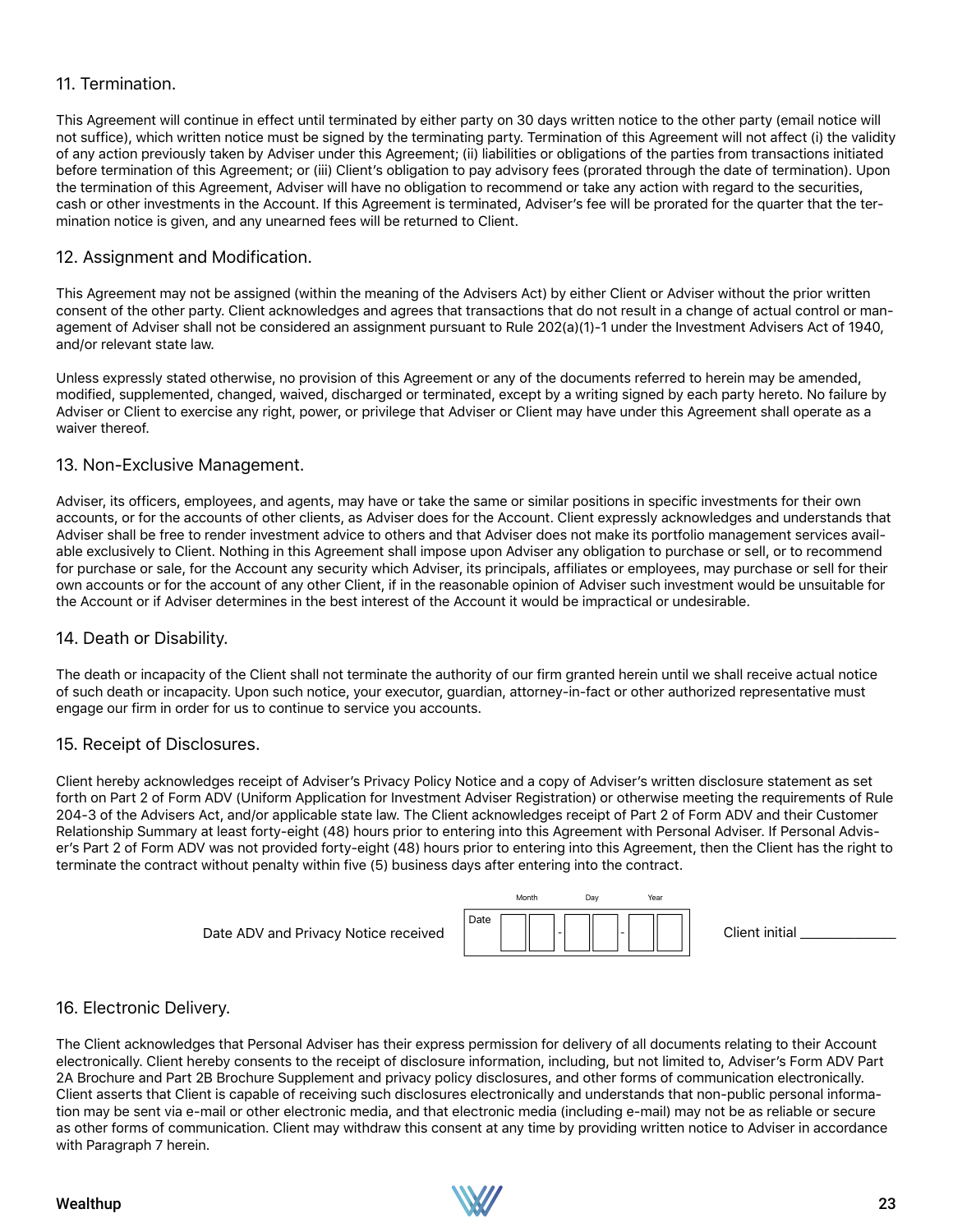Unless Adviser has reason to believe that delivery of any electronic communications was not effective (such as a returned e-mail), Adviser is entitled to rely on the information Client provides as evidence of delivery and Adviser is not required to obtain delivery confirmation or a "read receipt." If Client's e-mail address changes or if Client no longer has the ability to access e-mail or access any related client web portal, Client must promptly notify Adviser in writing and provide updated information or withdraw this consent of electronic delivery.

Client initial \_\_\_\_\_\_\_\_\_\_\_\_\_\_\_\_

Client email address:

### 17. Trade Errors.

All Account trades are placed electronically or telephonically by Adviser. Adviser assumes responsibility for any Account losses for trading errors directly resulting from Adviser's failure to follow Adviser's trading procedures or from a lapse in Adviser's internal communications. In such instances, the Accounts(s) will be compensated for any such corresponding losses. However, Client acknowledges that Adviser cannot and will not be responsible for Account errors and/or losses that occur where Adviser has used its best efforts (without direct failure on the part of Adviser) to execute trades in a timely and efficient manner. If a trade or some portion of a trade is not effected or an electronic "glitch" occurs which results in the Account not being traded at the same time or at the same price as others, and such occurrence is not a result of Adviser's failure to execute or follow its trade procedures, the resulting loss will not be considered a trading error for which Adviser is responsible. In addition, virtually all mutual funds, as disclosed in their prospectuses, reserve the right to refuse to execute trades if, in a fund's sole judgment, the trade(s) would jeopardize the value of the fund. Adviser has no authority to change, alter, amend, or negotiate any provision set forth in a mutual fund prospectus. Client further acknowledges that Adviser cannot and will not be responsible for trades that are not properly executed by any clearing firm, custodian, mutual fund, or insurance company, when an order has been properly submitted by Adviser. Finally, Adviser cannot be responsible for a unilateral adverse decision by a mutual fund or insurance company to restrict and/or prohibit mutual fund portfolio management programs.

### 18. Severability.

Any term or provision of this Agreement which is invalid or unenforceable in any jurisdiction shall, as to such jurisdiction, be ineffective to the extent of such invalidity or unenforceability without rendering invalid or unenforceable the remaining terms or provisions of this Agreement or affecting the validity or enforceability of any of the terms or provisions of this Agreement in any other jurisdiction.

### 19. Client Conflicts.

If this Agreement is between Adviser and related Clients (i.e. married couple), Adviser's services shall be based upon the joint goals communicated to Adviser. Adviser shall be permitted to rely upon instructions from either party with respect to disposition of the Assets, unless and until such reliance is revoked in writing to the Adviser. The Adviser shall not be responsible for any claims or damages resulting from such reliance or from any change in the status of the relationship between the Clients.

### 20. Applicable Law.

To the extent not inconsistent with applicable law, this Agreement shall be governed by and construed in accordance with the laws of the State of Delaware.

### 21. Authority.

Client acknowledges that he/she/they/it has (have) all requisite legal authority to execute this Agreement, and that there are no encumbrances on the Assets. Client correspondingly agrees to immediately notify Adviser, in writing, in the event that either of these representations should change.

### 22. Arbitration.

Subject to the conditions and exceptions noted below, and to the extent not inconsistent with applicable law, in the event of any dispute pertaining to Adviser's services under this Agreement, both Adviser and Client agree to submit the dispute to arbitration in accordance with the auspices and rules of the American Arbitration Association ("AAA"), provided that the AAA accepts jurisdiction. Adviser and Client understand that such arbitration shall be final and binding, and that by agreeing to arbitration, both Adviser and Client are waiving their respective rights to seek remedies in court, including the right to a jury trial. Client acknowledges and agrees that in the specific event of non-payment of any portion of Adviser Compensation pursuant to Item 2 of this Agreement, Adviser, in addition to the aforementioned arbitration remedy, shall be free to pursue all other legal remedies available to it under law, and shall be entitled to reimbursement of reasonable attorneys fees and other costs of collection.

Client understands that this Agreement to arbitrate does not constitute a waiver of Client's right to seek a judicial forum where such waiver would be void under federal or applicable state securities laws.

### **THIS CONTRACT CONTAINS A BINDING ARBITRATION PROVISION WHICH MAY BE ENFORCED BY THE PARTIES.**

[SIGNATURE PAGE FOLLOWS]

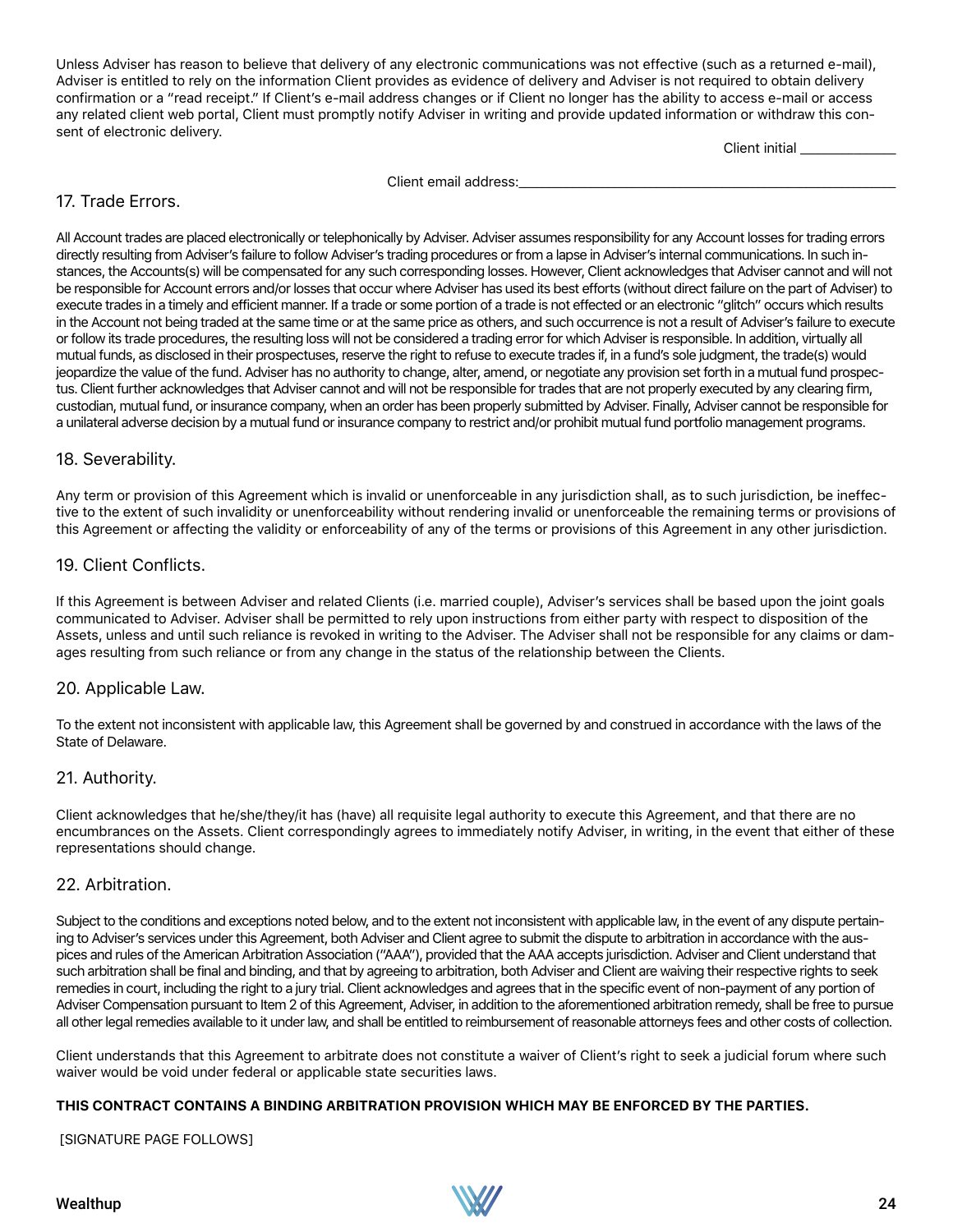

#### **SIGNATURE PAGE FOR** Tenants in Common  $\sim$  Signal order dies, his formulation of the state  $\sim$  0.500, unless otherwise noted in the state  $\sim$

#### DISCRETIONARY PORTFOLIO MANAGEMENT AGREEMENT portion of Section 3. Complete the Custodian's Designation of Successor Custodian to UTMA/UGMA Account form. If the custodian dies or becomes CONTTION ANY DODTEOLIO LA Tenants by the Entirety If one Joint owner dies, his/her interest passes to the surviving owner (Spouses only). Not available in all states. Laws vary by state.

IN WITNESS WHEREOF, Client and Adviser have each executed this Agreement on the day, month and year first above written. By each party executing this Agreement they acknowledge and accept their respective rights, duties, and responsibilities hereunder. <code>VESS</code> WHEREOF, Client and Adviser have each executed this Agreement on the day, m  $\mu$  ty executing this Agreement they acknowledge and accept their respective rig

|                                                                | Month<br>Day | Year     |
|----------------------------------------------------------------|--------------|----------|
| Primary Account Owner's Signature                              | Date         |          |
| Joint Account Owner's Printed Name                             | Month<br>Day | Year     |
| Joint Account Owner's Signature                                | Date         |          |
| <b>Primary Account Address</b>                                 |              |          |
| Home Street Address (No P.O Boxes                              |              |          |
| City                                                           | State        | Zip Code |
| Joint Account Address                                          |              |          |
| Home Street Address (No P.O Boxes                              |              |          |
| City                                                           | State        | Zip Code |
| <b>Personal Adviser Inc.</b><br>Name of Signatory (Print name) |              |          |

| Name of Signatory (Print name) |      |       |     |        |
|--------------------------------|------|-------|-----|--------|
|                                |      | Month | Day | Year   |
| Signature for Adviser          | Date |       | -   | $\sim$ |

### **Adviser Address:**

 One Market St Spear Tower - 36th Floor San Francisco, CA 94105